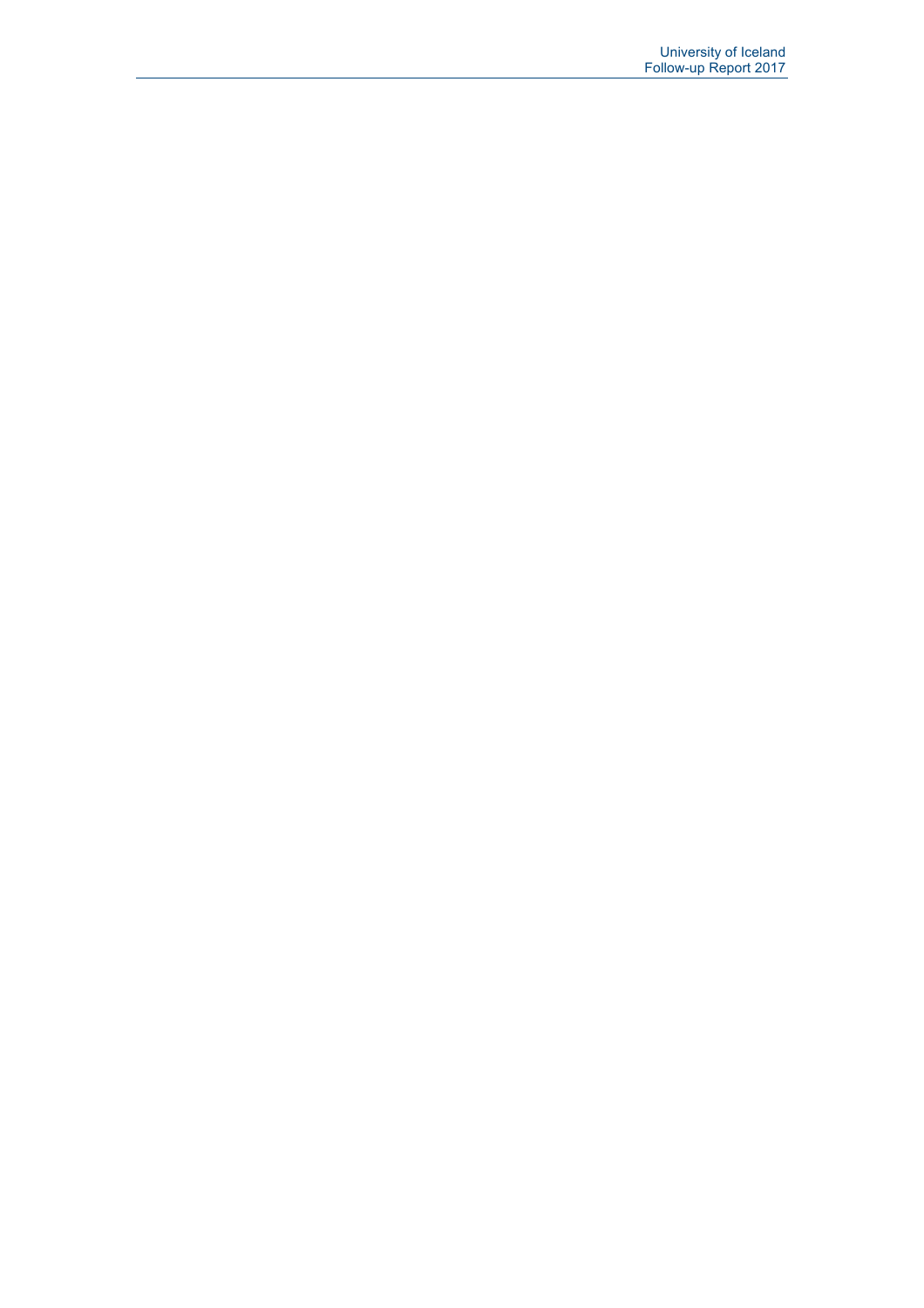## **Table of Contents**

| 2. Reactions to issues raised in UI's Institutional-wide Review Report3 |  |
|-------------------------------------------------------------------------|--|
|                                                                         |  |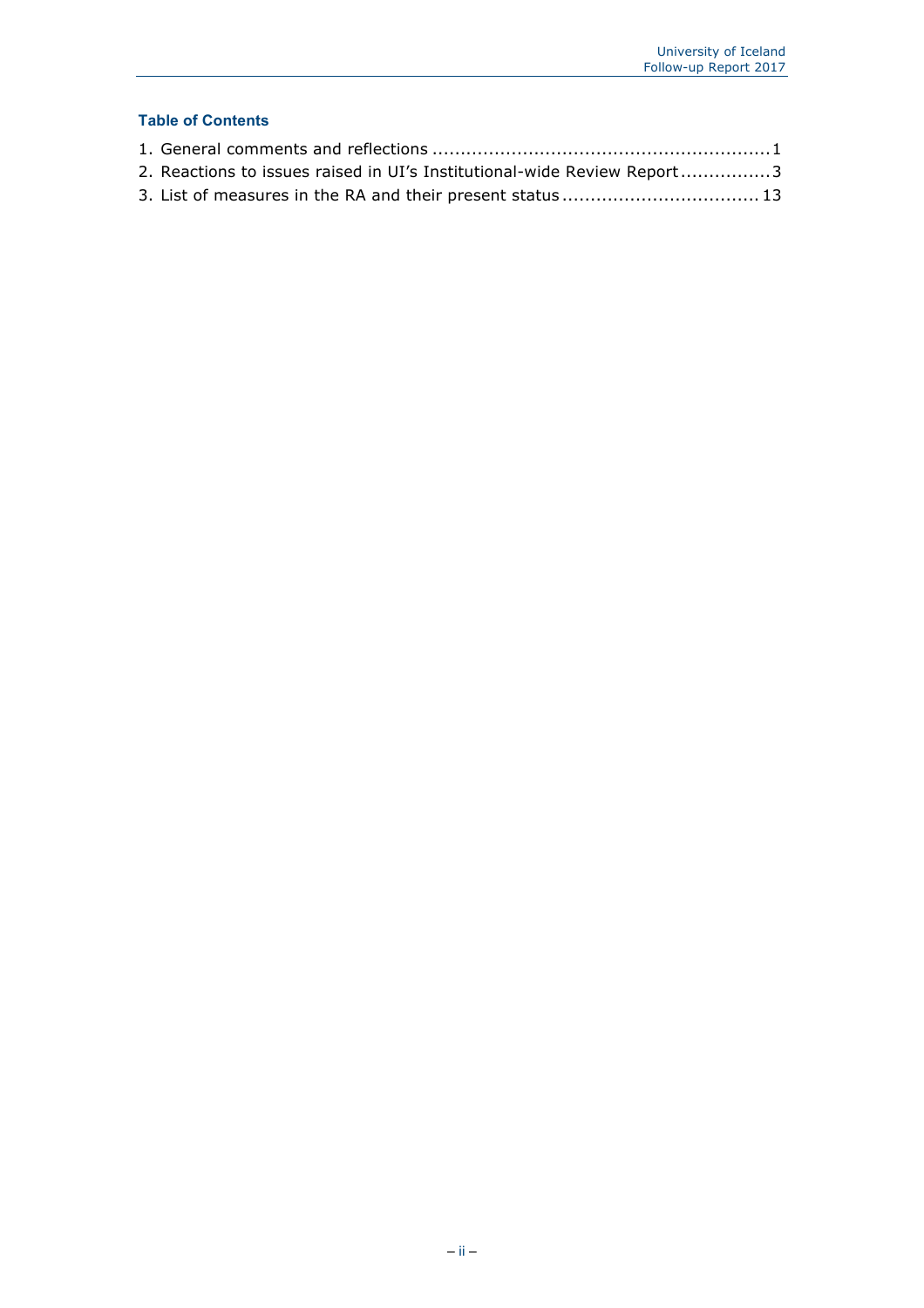## **Abbreviations**

| <b>CTL</b>  | Centre for Teaching and Learning                                                        |
|-------------|-----------------------------------------------------------------------------------------|
| <b>ESG</b>  | Standards and Guidelines for Quality Assurance in the European Higher Education<br>Area |
| GS.         | Graduate School of the University of Iceland                                            |
| HÍ21        | Strategy of the University of Iceland 2016-2021                                         |
| <b>IUE</b>  | Icelandic University of Education                                                       |
| <b>IWR</b>  | Institutional-wide Review Report                                                        |
| <b>LAT</b>  | Learning Aptitude Test for Higher Education                                             |
| LÍS.        | National Union for Icelandic Students                                                   |
| QB          | Quality Board of Icelandic Higher Education                                             |
| QC          | <b>Quality Committee</b>                                                                |
| QEF         | Quality Enhancement Framework for Icelandic Higher Education                            |
| <b>RA</b>   | Reflective Analysis of UI                                                               |
| <b>SC</b>   | <b>Student Council</b>                                                                  |
| <b>SCCC</b> | University Student Counselling and Career Centre                                        |
| <b>SENS</b> | School of Engineering and Natural Sciences                                              |
| <b>SLR</b>  | Institution-led Review at the subject level                                             |
| <b>SOE</b>  | School of Education                                                                     |
| <b>SOH</b>  | <b>School of Humanities</b>                                                             |
| <b>SOHS</b> | <b>School of Health Sciences</b>                                                        |
| SOSS        | <b>School of Social Sciences</b>                                                        |
| UC          | <b>University Council</b>                                                               |
| UF          | <b>University Forum</b>                                                                 |
| UI          | University of Iceland                                                                   |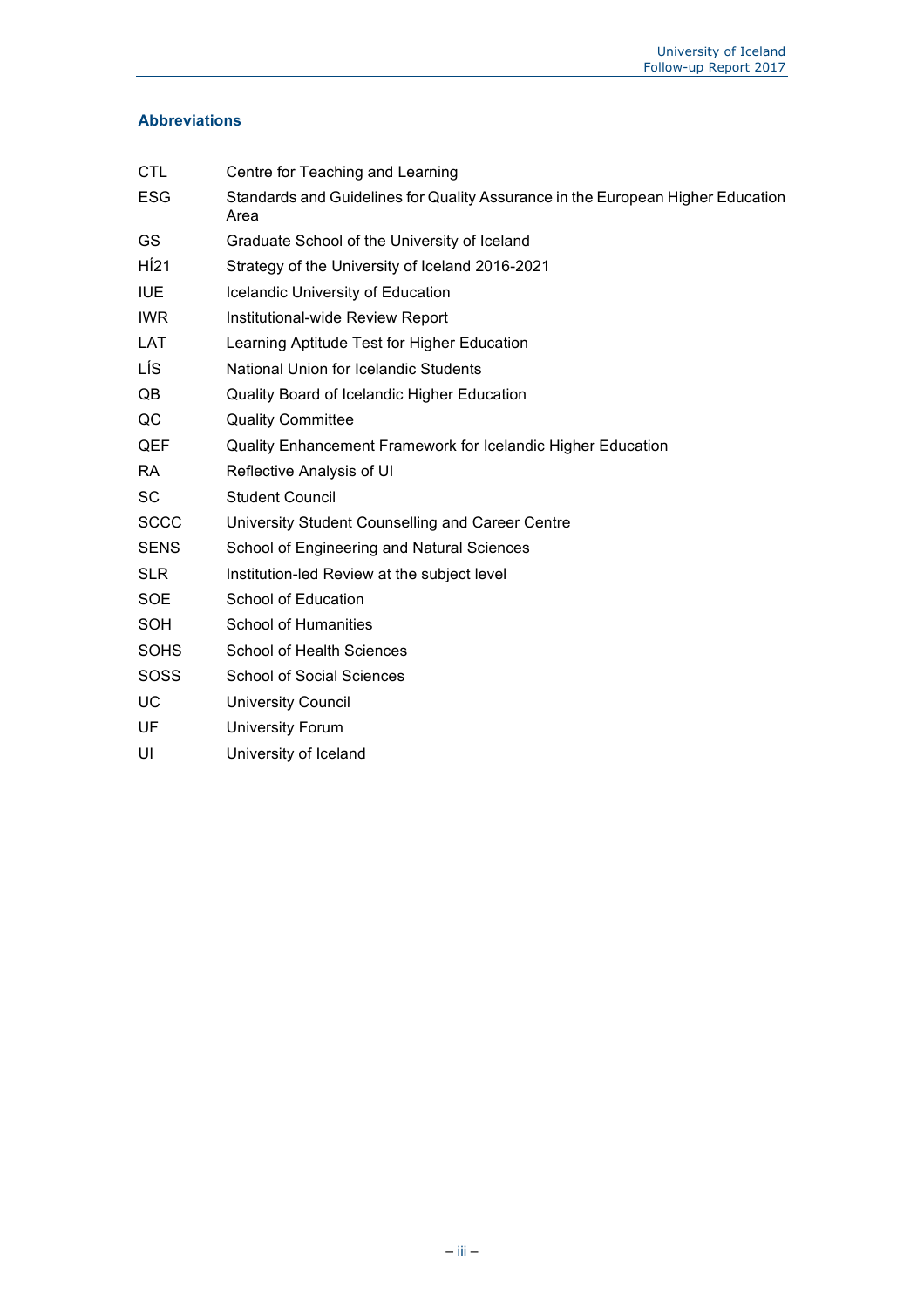## **Preface**

In Section 72 of the  $1<sup>st</sup>$  Edition of the Quality Enhancement Handbook for Iceland it is stated that each university which, in the Quality Board-led Institutional Review, obtains the grade "full confidence or confidence in the management of quality and standards" should deliver "a written year-on report on the first anniversary of receipt by the institution of the final version of the report. This year-on report will be discussed at the next annual meeting with the Quality Board representatives, and will normally be published on the Board's website alongside the original review report. The purpose of the year-on report is to indicate how the institution has followed up on the main points raised in the report and to provide an update in relation to any major changes in the institution that would have a bearing on the matters raised in the report. It is important to note that the year-on activities are not conducted in the context of a compliance culture. It is for the institution to reflect on its report and decide on appropriate follow-up actions and activities."

Here follows UI's year-on report. The report is divided into three sections. The **first** section is a general review of the lessons learned from the QEF at UI and the primary changes in the University's operations since the institutional review took place. The **second** section addresses UI's response to the results of the IWR as published on the Rannís website in May 2015, focusing on suggestions regarding points the review team asked the University to consider. The **third** section briefly covers the 75 measures detailed in the RA, which was submitted in November 2014; these form an important background for the IWR. There was also a lot of common ground between the results of the RA and the IWR, which is consistent with the assertion from the report's authors that "throughout its interactions with the University, the Team was presented with an institution which was going to significant lengths to understand itself" (IWR, p. 71).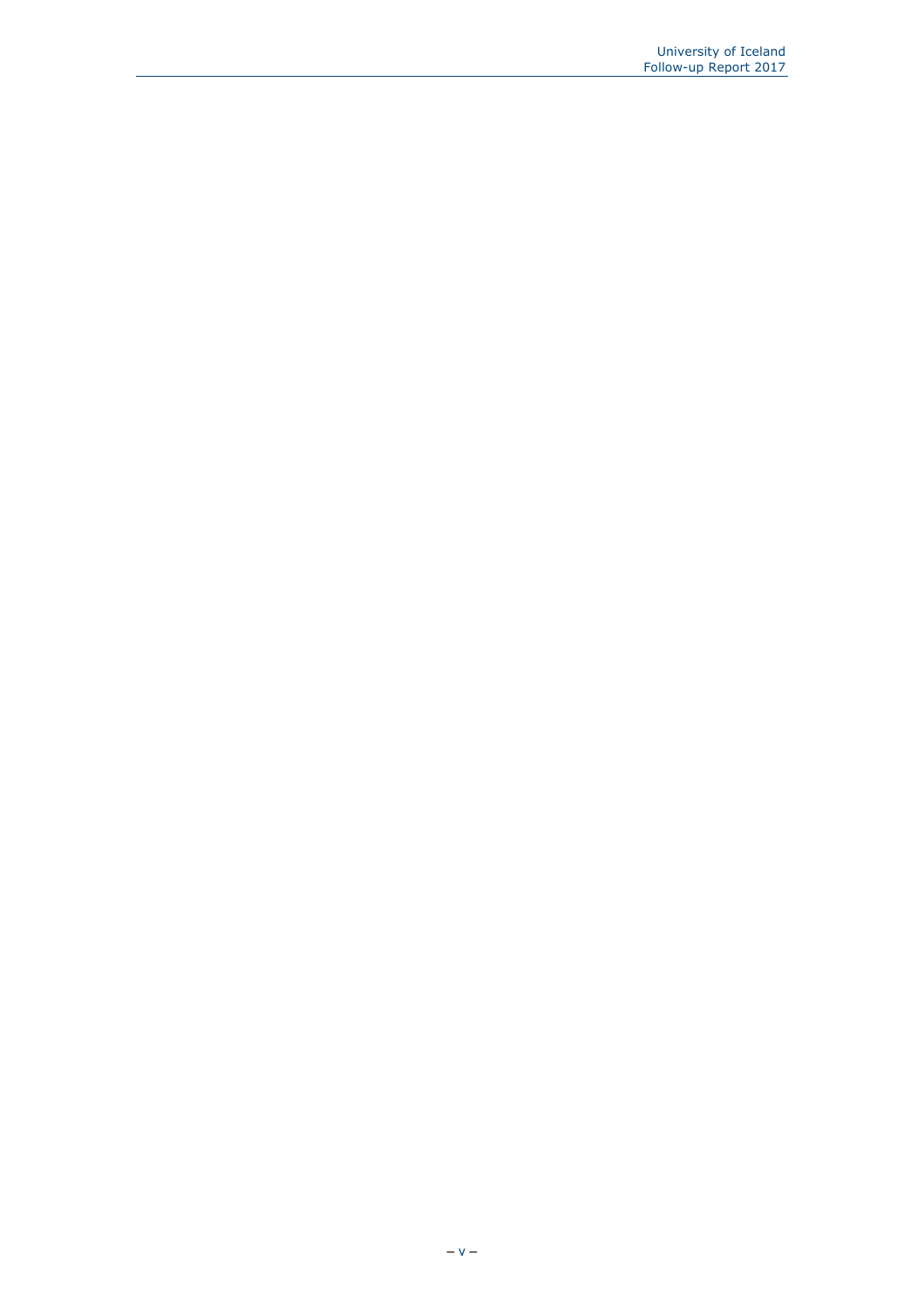# **1. General comments and reflections**

Since the first cycle of the QEF began in 2010, a great deal of work has been dedicated to its execution within UI. From 2011 to 2015, all 25 faculties at the University and two interdisciplinary postgraduate programmes underwent extensive institution-led reviews at the subject level (SLR), in which a large of number of administrators, other staff, students, representatives of industry and society, and international experts were actively involved. This work concluded with the composition of detailed self-review reports and accompanying plans of action. The last faculty submitted their self-review report at the end of 2015. The faculties have since been working on following up their plans of action.

Around the middle of 2014, work began on the institution-wide review and the UI Reflective Analysis (RA). The aforementioned SLRs formed a crucial basis for this work. Drafts of the RA were presented and discussed extensively within the University community that autumn. For example, an entire University Forum attended by around 100 representatives of all units at UI was dedicated to the subject in October 2014. The RA concluded with a 75-point plan of action. The University also learned a lot from the self-review process itself.

Around the middle of 2015, there was a change of rector when Professor Kristín Ingólfsdóttir left her post after 10 years, succeeded by Professor Jón Atli Benediktsson. One of the first works of the new Rector was to start preparation for the new comprehensive strategy for UI. The strategic planning work was completed over the winter 2016 and concluded with the approval of the Strategy of the University of Iceland 2016-2021 by the University Forum on 3 March and the University Council on 17 March 2016. In the strategic planning, great emphasis was placed on democratic working processes and all staff, students and external interested parties were given the opportunity to present their views. Planning was also based on extensive data, statistical information, reports and so forth. In this regard, particular acknowledgement should be given to the aforementioned reviews; they played an important part in the new Strategy, as will be described in more detail later in this report. This is in accordance with the primary thinking behind the QEF, that SLRs, RAs and IWRs should form a continuum in the spirit of constant reform, which is evident in the University's Strategy – at the same time as the Strategy ensures continuing development and enhancement of quality assurance work at the University.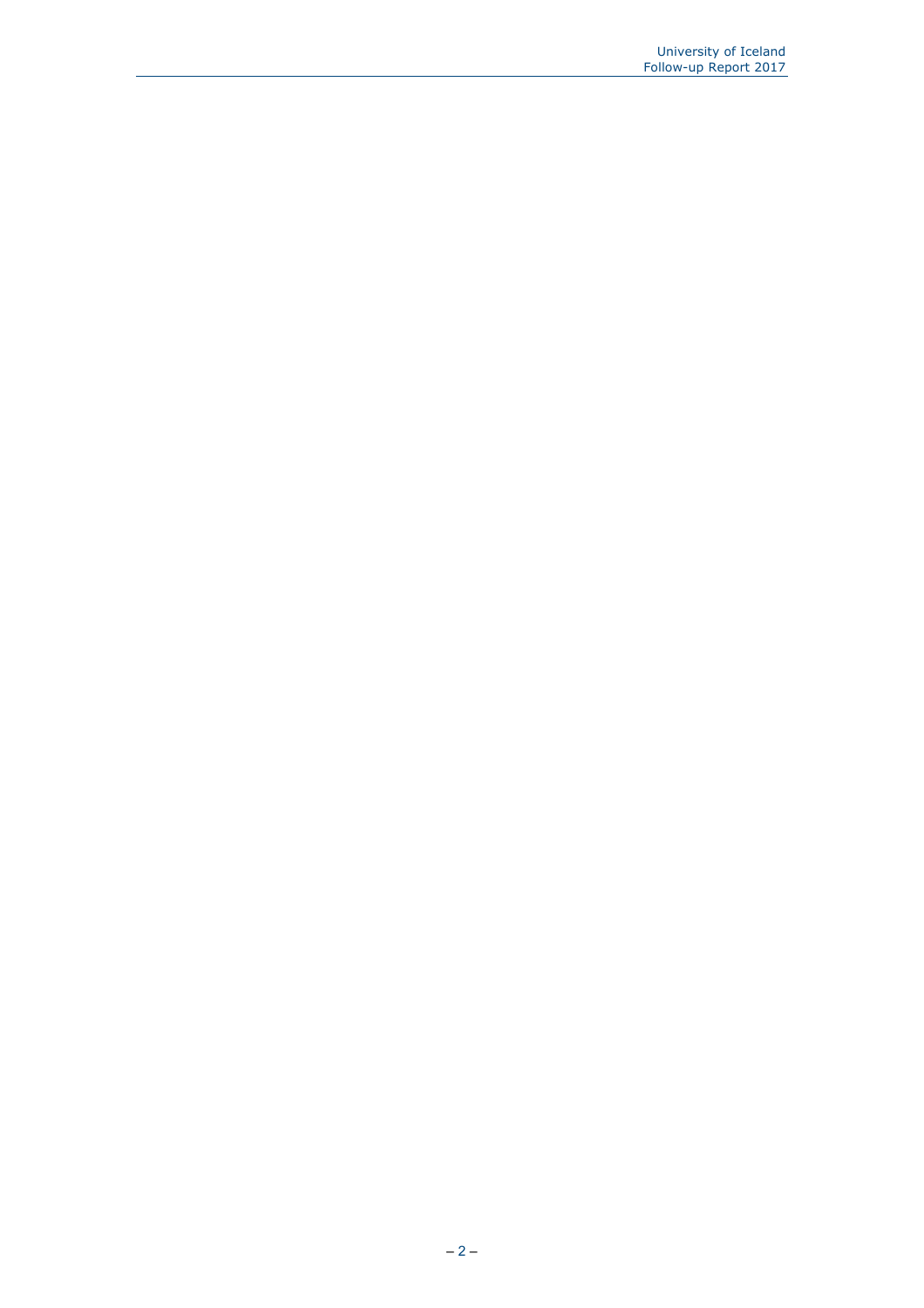# **2. Reactions to issues raised in UI's Institutional-wide Review Report**

- 1. Strengthening the University's approach, at the institutional level, to managing standards and enhancing quality.
	- Well-structured quality assurance processes ensure (a) standardised working practices within UI and (b) conformity with recognised international working practices. Working practices within UI are, however, to a large extent determined by individual members of staff and international criteria and benchmarking are little used  $(37<sup>1</sup>)$ . This aspect of the University's operations must be improved.
	- Management of the UI quality assurance system is a significant responsibility currently shouldered by a small number of individuals. The field must be strengthened (26, 72-73, 83).

#### **UI's reaction:**

- In implementing QEF1 and the SLRs, UI has placed a great deal of emphasis on the idea that the RA and the IWR would form a coherent whole to be used directly in the University's strategic planning. The faculty and UI plans of action and the recommendations made in the IWR are therefore the main foundation of the new Strategy for UI for the period 2016-2021 (HÍ21) – the Strategy will also ensure the continuing development and enhancement of quality assurance work at the University. One of five focus areas in HÍ21 is entitled *'Quality culture and efficient information technology*', described as follows: "*The University ensures that research and degrees meet international criteria and quality requirements, which is the basis for the trust the University has earned in Iceland and internationally. The success of the University is based on common values, clear strategy, systematic planning, performance reviews based on reliable information and continuous reform*." This is then expanded upon in the individual goals and measures that make up the Strategy. Work is currently underway on a more detailed plan for implementing the Strategy.
- A part-time (50%) head of quality management has been hired, who will work closely with the previous head of quality administration, the University Council Quality Committee and all parties responsible for implementing the new Strategy for the University. This will ensure that any changes made will enhance the quality of University operations. The formal UI quality assurance system will also be more clearly defined, e.g. in consideration of the framework of the Bologna Process, Standards and Guidelines for Quality Assurance in the European Higher Education Area (ESG).

#### 2. Clarifying the roles and functions of Masters degrees.

- Development of Master's studies at UI has been characterised by considerable and rapid growth, but Master's studies have nevertheless been somewhat neglected compared to undergraduate and doctoral studies. Master's studies must be better differentiated from the other two levels of study and better defined on their own terms. This applies in particular to academic Master's studies, and programmes for professional recognition to a lesser extent (40, 47-48, 56, 65, 76).
- Throughout the University, the selection of specialised Master's courses on offer is often poor (40, 47, 61).

#### **UI's reaction:**

ł

- One of the goals in HÍ21, under Teaching and Learning, is *to strengthen Master's programmes as an independent level of study and enhance the framework, infrastructure and international connections for the programmes* (TL4).
	- The Graduate School (GS) has started mapping studies at the Master's

 $1$  Numbers in brackets refer to page numbers in the IWR Report.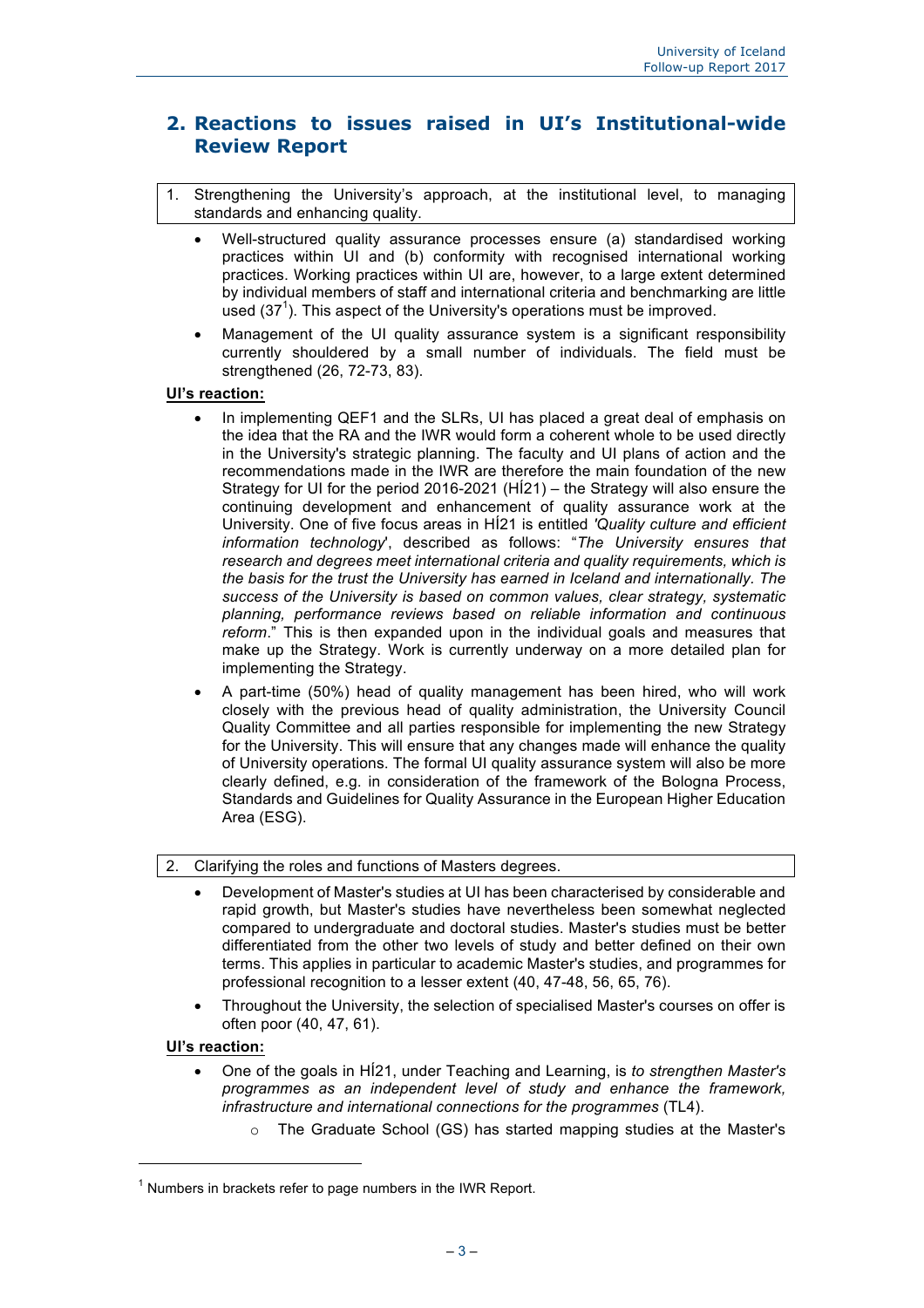level at UI in order to collect the necessary information on enrolment, dropout rates, time taken to graduate etc.

- o The Graduate School has also started collecting information about international joint Master's programmes in line with the Strategy for UI.
- 3. Considering the implications of the mixed use of open enrolment and entrance examinations across the University.
	- Admission to UI is determined variously using open enrolment (on the basis of the Icelandic matriculation examination), competitive examinations (numerus clausus) or the Learning Aptitude Test (LAT). In some subjects, attempts are also made to tackle poor levels of student preparation using special preparatory courses for which students do not earn credits and the University does not receive funding. The Learning Aptitude Test has proven to reduce drop-out rates. In light of this, UI ought to establish a comprehensive strategy regarding the admission of new students (31, 38).

#### **UI's reaction:**

The University of Iceland is a public university and is particularly aware of the conflict involved in being by far the largest university in Iceland and the only one that offers many subjects, whilst at the same time it is evidently easier to control quality by limiting access and selecting students. Another important point is that funding for public universities is based in large part on the number of students. The matter is, however, under consideration both internally at the University and in consultation with the government.

- Considering the value of distinguishing between the following categories of students: full and part-time; graduating and non-graduating; and campus-based and distance learning.
	- The usefulness of statistical data on students and studies (e.g. retention rates, length of study, graduation rates and student satisfaction) is reduced by the fact that such data is frequently general and seldom broken down according to different groups of students. In order to gather more precise information and be able to systematically apply measures to individual groups, a clear distinction must be drawn between full and part-time students, students who intend to graduate and those who do not, and campus-based and distance students. Regarding evaluation of the extent of drop-out rates, a distinction must be drawn between those who switch to another programme within UI and those who discontinue studies at the University altogether (52-53, 56).
	- The average age of the student population at UI is high, the gender ratio imbalanced and students generally take a long time to complete their studies (14- 15, 39). UI has not established a strategy regarding the ideal age composition of the student population (31).

- One of the goals in HÍ21, under Human Resources, is *to place emphasis on enhancing administration, quality processes, and the use of information technology* (HR5). This goal includes the following measures:
	- o *Key information on students and study programmes, research, human resources, and finances defined and uploaded to an information forum for use in day-to-day management.*
	- o *Work processes clarified and more efficient use of information technology, e.g. through the comprehensive design of software systems.*
- Preparation is underway to establish a special Division of Information Technology within the central administration. Its responsibilities will include improving various statistical data, standardising information systems and ensuring that these are better used as an administrative tool.
- Another goal in HÍ21, under Human Resources, is *to promote quality and diversity*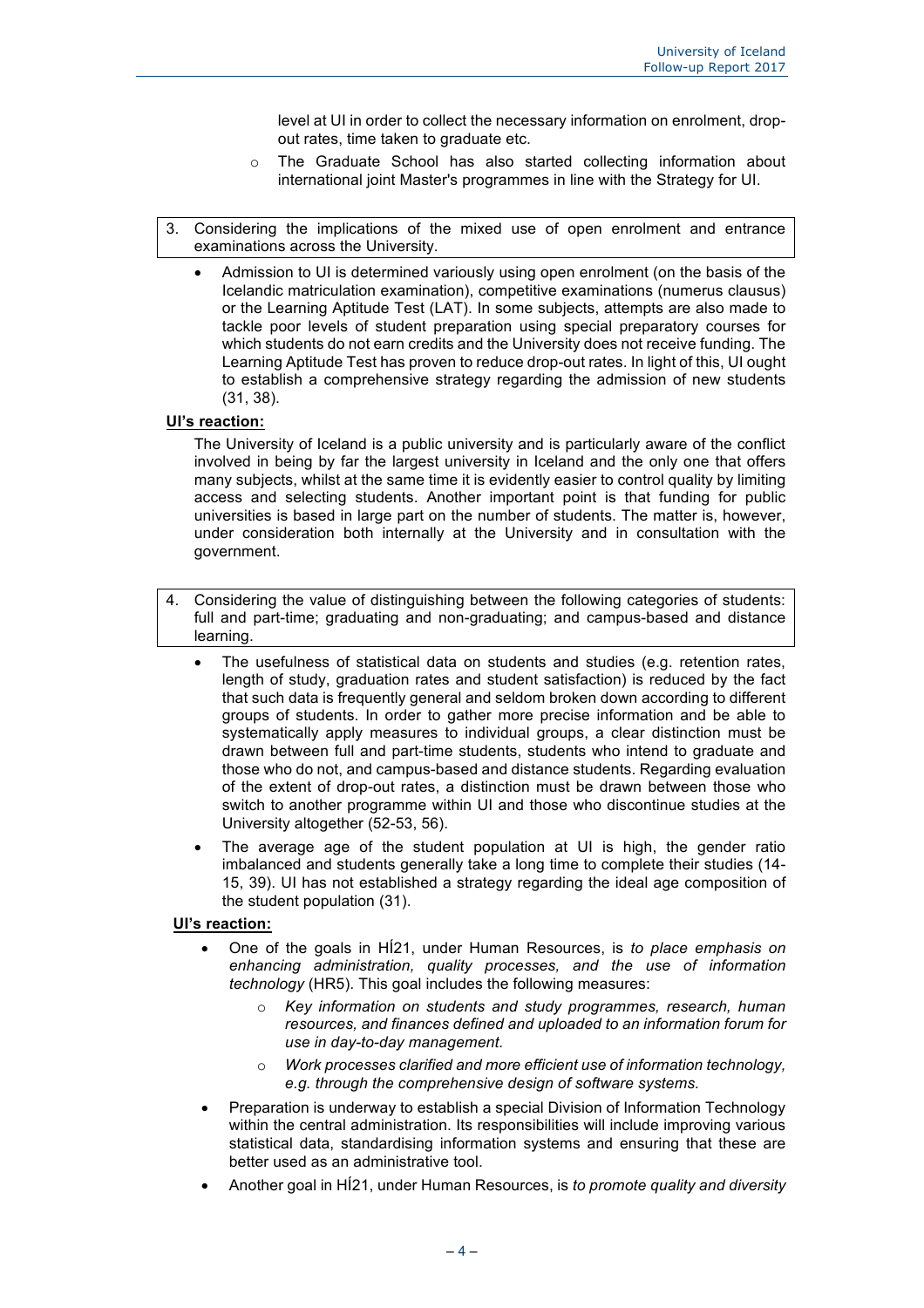*within the University community*. This goal includes the following measure:

- The composition of the student body analysed, interventions and *promotions developed if systematic barriers are in place or if underrepresented groups need increased support.*
- 5. Creating an action plan based on the 75 Measures in the Reflective Analysis and linking them to performance indicators in the University Policy.
	- There is a lot of overlap between the plan of action in the RA and the suggestions from the IWR. UI should formulate an implementation plan regarding these measures and suggestions (55).
	- Faculties vary with regard to whether and how they follow up the results / plans of action of the RA.

#### **UI's reaction:**

- The 75 Measures in the Reflective Analysis were used as a basis on which to form the new Strategy for the University 2016-2021 (HÍ21). An Action Plan is already in place which is being followed (see answers to Point 1 above). The University has taken a number of actions already to achieve these measures (see Part 3 in this report).
- 6. With regard to the maintenance of quality and standards, clarifying and communicating the roles of the University Council and its sub-committees, together with their interrelationships.
- The rector and the University Council are ultimately responsible for quality assurance at UI, but the Council seems not to receive regular information on teaching and learning (24).
- The roles and division of responsibilities between the Academic Affairs Committee and the University Council Quality Committee (as well as the Quality Review Committee) on the one hand and these committees and the University Council on the other hand. There is a danger of responsibilities overlapping or being neglected (24, 73). For instance, there is no particular party responsible for systematic communication of best practices (50) and it is not clear which committee/party should have this role.

#### **UI's reaction:**

- In the focus area **Human Resources** of HÍ21 one of the measures is as follows: *A review of the University's structure and administration system used to ensure efficiency and clarify responsibility (HR-5-1).*
- A new rector was elected in 2015 and he initiated a thorough review of all organisational structures and administrative systems at the University. Two pro-rectors have been hired, Pro-Rector of Science and pro-Rector of cademic Affairs, who also chair the Science Committee and the Academic Affairs Committee, respectively. The chair of the Quality Committee was selected on the basis of performance in the SLRs. The role of the Quality Committee has been better defined and it will have the ultimate responsibility in managing implementation of QEF2. The review is not complete and its final stage in 2017 will address in particular the organisational structure of the University's governing bodies, including the University Council and its sub-committees.
- 7. Continuing the University's review of the structure and management of its research institutes.
- Over 130 research centres and institutes operate within UI, with different organisational structures and roles. It is important to complete the ongoing review of the structure and management of UI research institutes (44, 66).

#### **UI's reaction:**

• In the focus area **Research** of HÍ21 one of the measures is as follows: *The review of*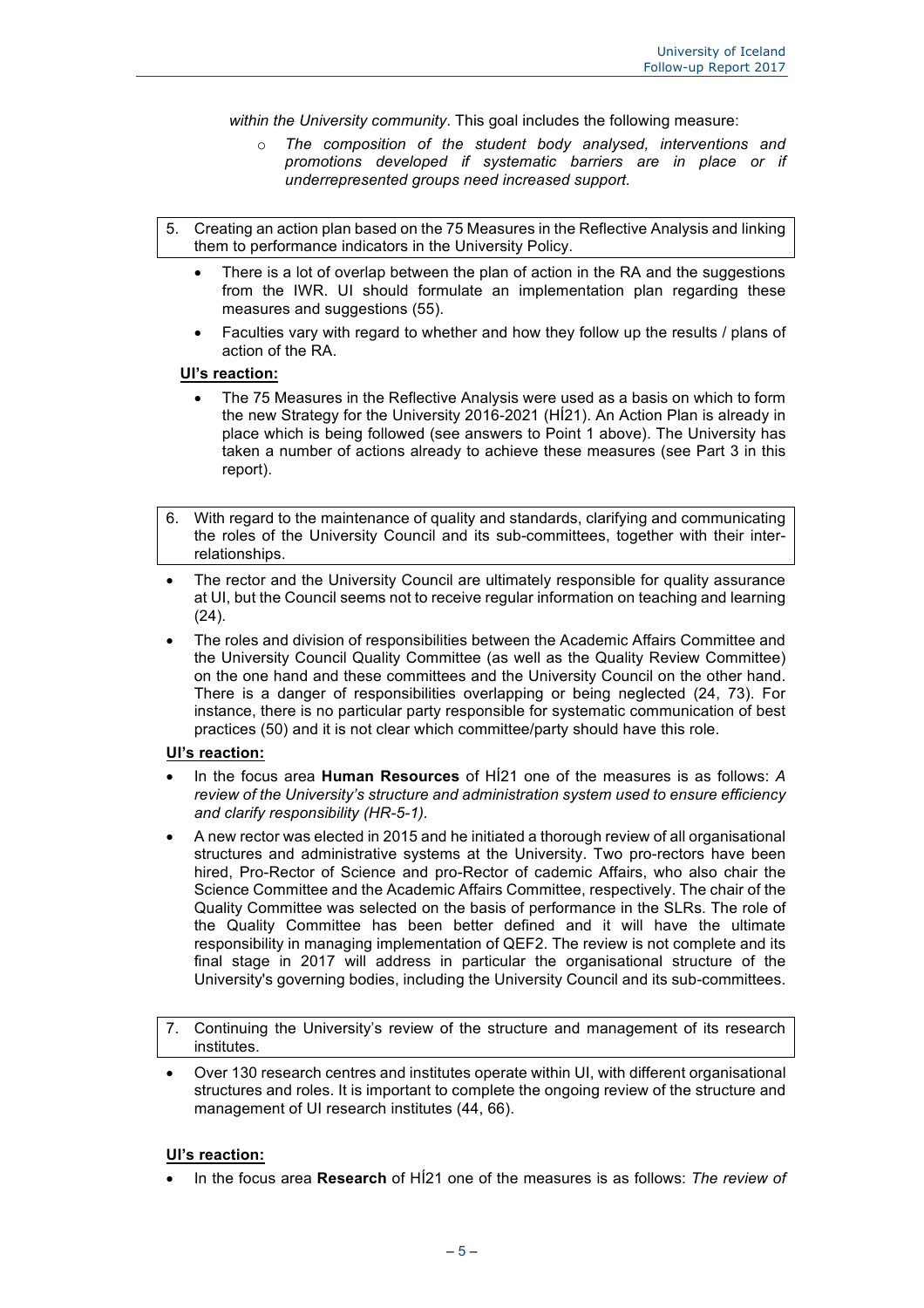*the structure and roles of the University research centres implemented (R-1-4).* 

- A report has already been completed which analyses the structure and roles of the research centres but no decision has yet been taken on how this will be carried through.
- 8. Developing a strategic policy for using IT-based teaching in the University together with implications for staff development and investment in infrastructure.
- Due to a lack of funding, the student-teacher ratio is unfavourable and teaching at UI frequently takes place in large student groups. One effect of this is that teaching methods are generally rather conventional, although individual members of teaching staff do experiment with exciting new teaching technology (44, 50).
- A strategy must be established regarding distance teaching and online support for students, including staff training and investment in infrastructure (44, 50).
- Library services must be improved, as well as access to online journals for postgraduate students (44).
- Teaching equipment is outdated and in some cases obsolete (45).

#### **UI's reaction:**

- This is a part of the measure TL-1-1 in HÍ21 where the planned strategy for teaching and learning will address, among other things, strategic recording of lectures and distance teaching. In 2016 a collaboration with edX was initiated and the University is now in the process of becoming a full member of the network. Through its participation the University will receive advice on technical matters related to the use of IT and strategic experiments with web-based courses will be initiated in the years to come.
- Since the publication of the IWR the Centre for Teaching and Learning (CTL) has pursued its mission of enhancing teaching in a similar manner as before. Various measures have been taken, such as redesigning and upgrading the annual newsletter to The Journal of CTL, renewing the CTL website and launching an English version in August 2016. There is a need and strong will to further strengthen CTL but but this has been difficult to carry through because of limited resources.
- 9. Further developing the University's policy in support of increasing internationalisation, including such matters as the language of instruction, the management of joint programmes, and opportunities for study abroad.
- UI is highly involved in international collaboration, but the resulting experience and knowledge is very spread out and little is compiled in an organised fashion (80).
- UI is encouraged to complete its strategic planning on international affairs (56).
- The exchange students coming to UI from other universities greatly outnumber those who leave UI on exchange programmes.
- Consideration must be given to the UI language policy in light of the fact that the University plans to become an international research university to an even greater extent. For example, roughly half of all postgraduate students at the School of Engineering and Natural Sciences are of foreign origin, but they are not offered appropriate language instruction. Also, almost all the course material in the Faculty of Nursing is in English, which could lead to communication problems with patients. Finally, around a fifth of all undergraduate courses are taught in English, which conflicts with the current language policy at UI (61).

- Work on the strategy regarding international collaboration is ongoing. In 2016 UI became a founding member of a new collaborative network of nine European universities (Aurora). This began a new chapter in the University's international affairs, providing opportunities for much more systematic collaboration with selected foreign universities than before.
- In 2016 a new language policy was approved by the UC and a special committee has been established to support the execution of the policy. The basic principle of the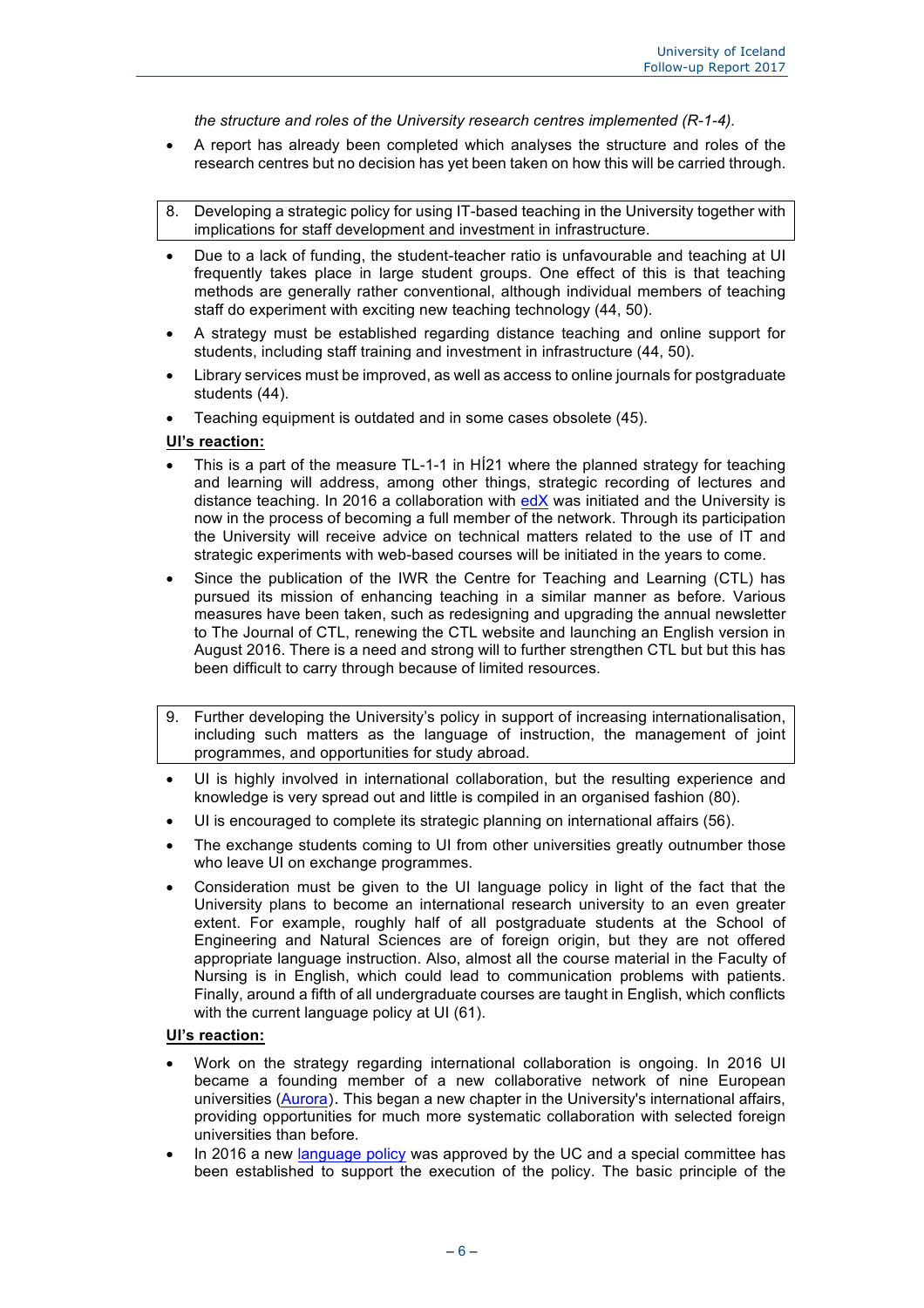language policy is that the written and spoken language of the University is Icelandic, whether in teaching, research or administration. It is also emphasised that information on the University and its operations, as extensive and detailed as possible, should be available in English on the public University website and on the University intranet (Ugla). The University also encourages students and teaching staff to use foreign languages other than English in their work where possible.

#### 10. Addressing the perceived imbalance between incentives for teaching and for research.

- Besides the annual award for teaching staff and grants from the Academic Affairs Fund, there are no systematic rewards for good teaching, whilst a great deal of emphasis is placed on the motivational system for research (35-36, 49, 55, 68). This is evident in the fact that, for example, teaching staff who are active in research receive a reduction in teaching duties, which could send the message that teaching is a duty of little value, as well as meaning that Master's and undergraduate students are less likely to meet the most active researchers. This is not consistent with UI's strategy regarding the integration of teaching and resarch at all levels of study (68, 70).
- CTL offers a wide variety of courses for teaching staff in pedagogy, university teaching, teaching methods and technology, but participation is optional (34).
- CTL does important work in teaching development and teacher training. The Centre is, however, understaffed and runs the risk of failing to fulfil its responsibilities to a sufficiently high standard (77).
- Teaching portfolios could be a useful resource but are little used (35, 49).
- Staff appraisal interviews should be conducted at least once every two years, but this is frequently not the case (35).

#### **UI's reaction:**

- This is a primary focus for **Teaching and Learning** in the new Strategy HÍ21, while research was a primary focus in the previous strategy. Various measures have been set up specifically to strengthen incentives for quality teaching, such as:
	- o *Pedagogical support for academic staff increased, e.g. through strengthening the Centre for Teaching and Learning, and hiring teaching experts in every school* (TL-1-2). Two of the University's Schools, the School of Health Sciences (SOHS) and the School of Engineering and Natural Sciences (SENS) have recently created and staffed posts for academic developers. These individuals work closely with the staff of CTL to enhance educational development within their respective schools. This arrangement has both strengthened the role of the Centre and provided more leeway for disciplinary based development. The Centre has also worked closely with the School of Social Science (SOSS) and the School of Humanities (SOH) in establishing workshops for teachers. One of the Centre's members of staff is based in the School of Education (SOE).

The Postgraduate Diploma Programme in Teaching Studies for Higher Education is slowly gaining acknowledgement within the University. In spring 2016 eight students graduated with a formal diploma and in autumn 2016 26 participants were accepted into the first module. The programme is currently being evaluated based on the findings of a survey and focus-group interviews from June 2016 and an academic committee was formally established for the program in August 2016 to review results and further develop the programme.

- o *Systematic support for faculty plans that are created based on faculty reviews, e.g. through enlarging the Academic Affairs Fund* (TL-1-3). The fund has already been enlarged by ISK 15 m per year for the next three years from 2017. The aim is to support the realisation of action plans set up in connection with SLRs.
- o *Faculties reward teaching staff at undergraduate and graduate level for significant contributions to teaching on the basis of clearer criteria for teaching quality (TL-3-2).* This is in the preparation phase under the auspices of the Academic Affairs Committee. Consideration will be given to best practices in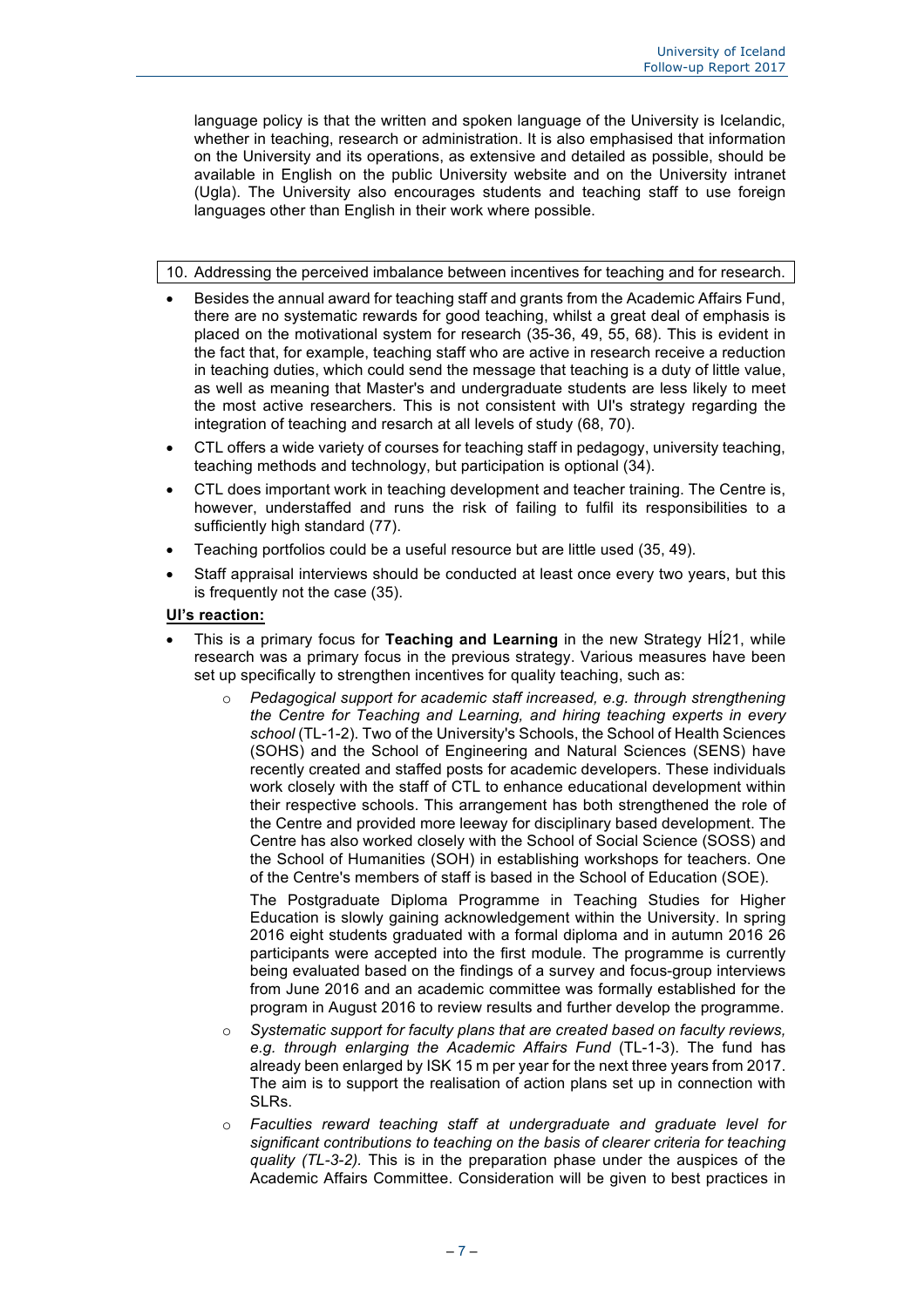Australia, for example. Each year an Exemplary Teacher is awarded the Teacher's Prize and there has been a conscious effort by CTL to disseminate his/her best practice through lectures and workshops.

• In the focus area **Research** of HÍ21 one of the measures is as follows: *The system for evaluation of research revised following a review of the Evaluation System for Public Higher Education Institutions (R-2-1).* A review of the system was initiated in autumn 2015. An internal review, containing an impartial description of the system, an analysis of its application within the universities, and a separate self-review from the users of the system, was completed in December 2016. An external review was carried out by a panel of four international experts in the first half of 2017 where one of the objectives was to explore whether the system can be improved and/or expanded to better cover teaching and learning and the societal impact of research. The aim is to have a revised system in place, following the review, taking effect from 2018.

11. Increasing the utility of course evaluations through effective follow-up and feedback to students.

- Formal rules exist on the implementation and follow-up of teaching evaluation surveys, but there is no standardised working procedure for analysing and processing results. Student participation in teaching evaluation surveys is generally low and the information and feedback provided to students is unsatisfactory. The University should learn from examples of good practice, e.g. at the Faculty of Civil and Environmental Engineering (30, 41, 55, 75).
- The implementation of teaching evaluation surveys should be amended such that students do not have to evaluate all the teaching staff involved in teaching a particular course when they have not personally been taught by all of them (42).
- The mid-semester survey has proven effective and should become a regular feature of operations (42).

- In the focus area **Teaching and Learning** of HÍ21 one of the measures is as follows: *Faculties make systematic use of student evaluations of teaching and hold regular meetings with students in order to enhance teaching quality and encourage students to be committed to their studies* (TL-3-1). There has been a conscious effort to follow up on student evaluations of teaching, in many cases involving students directly. Surveys are discussed at faculty councils or faculty meetings and staff are encouraged to use the results to make improvements where needed. Faculty heads also ensure that survey results are used, often in the case of projects for improvement following a selfreview report. In some cases is the head of faculty who processes results and discusses them with supervisory teachers on the courses that perform the worst.
- Especially for the mid-semester survey, working procedures for following up the results vary between schools and faculties and are usually still being developed. The method most frequently used is to make teaching staff responsible for checking their own courses and discussing anonymous results with students in an informal way, e.g. in the smaller faculties or departments. In some cases a formal meeting is held with representatives of student organisations; results are then discussed and the students given the opportunity to get their views across. CTL is also involved with interpreting results where their assistance is sought, and advice is available for those who want it.
- 12. Further systematising the University's processes for the approval, monitoring and evaluation of courses and programmes.
- When introducing new study programmes, external perspectives should be sought and internationally recognised criteria used (29, 37).
- There is no systematic, central monitoring of the quality of courses and programmes; this responsibilty primarily falls to individual members of teaching staff (26).
- The Graduate School was established to guarantee the quality of doctoral programmes, but there is no equivalent management of undergraduate studies (27).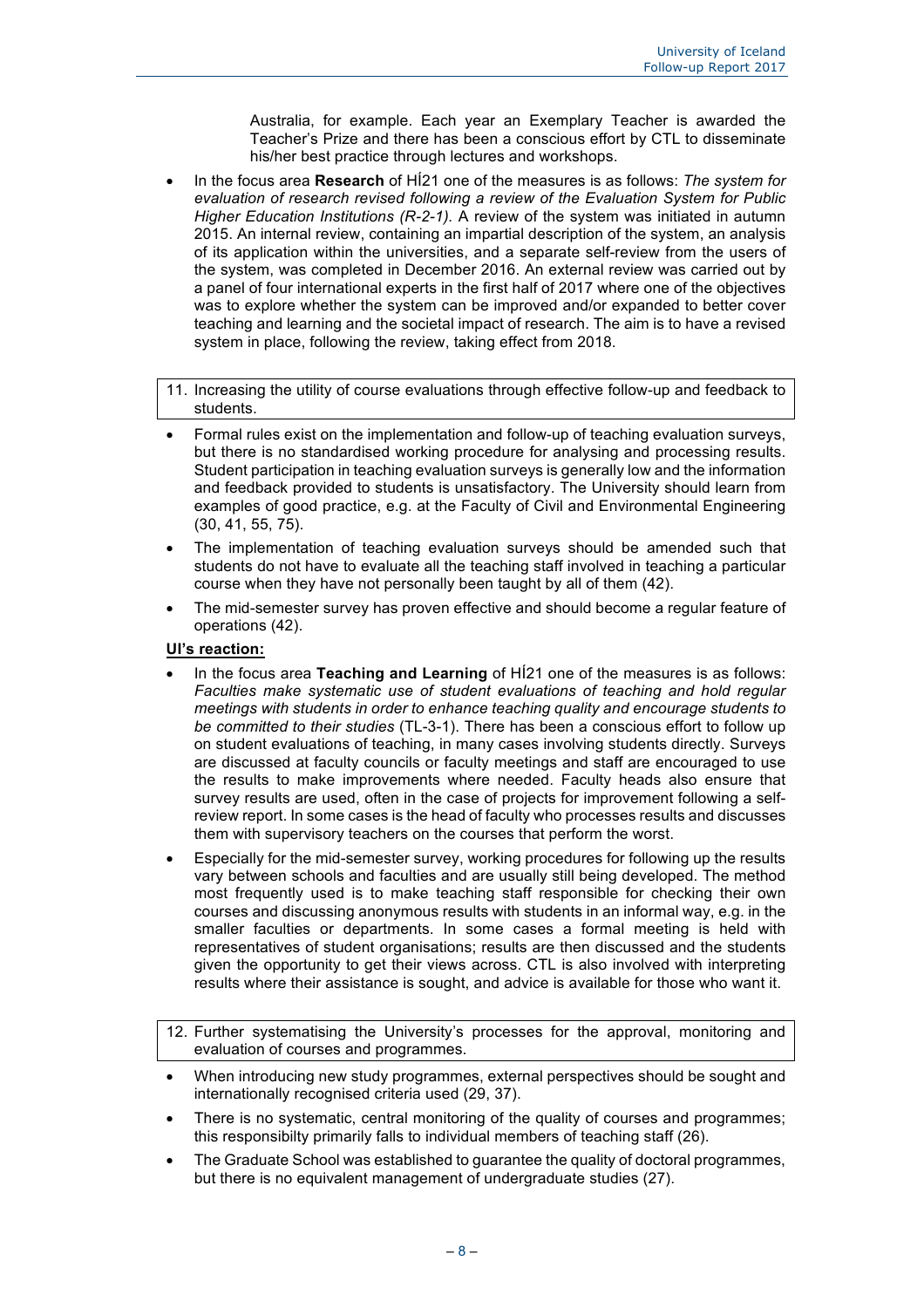- The systematic use of international benchmarking must be increased in field of quality assurance for teaching and learning (28).
- There is a lack of clear guidelines and standards regarding the evaluation of student performance and credits (ECTS). These things are primarily the responsibility of individual members of teaching staff and are not standardised. According to students, in some cases workloads are either increased or reduced with no impact on the number of credits received for a course. The number of credits for a course therefore appears to be arbitrarily determined, to a certain extent (28, 51).
- Course assessment and feedback at UI are primarily the responsibility of individual members of teaching staff. There is a lack of consistent standards for course assessment and the evaluation of assignments – and where standardised criteria do exist, it is unclear whether they are known or systematically followed. External examiners and double marking are also rarely used, meaning there is a risk of inconsistency or abitrariness. This compromises the quality of degrees from the University (32-33, 37-38, 51).
- External examiners are used for postgraduate studies and if students challenge the results of an examination. This, however, is only an option if the student has failed, which is unsatisfactory (33).
- Due to a lack of funding and unfavourable student-teacher ratios, there is a lack of personalised feedback (50).

#### **UI's reaction:**

- This is a central theme in HÍ21 under the focus area **Teaching and Learning**. Most of the points listed above will be addressed specifically in the SLRs in the next round of QEF2, under the supervision of the Quality Committee (QC), and in line with ESG Standards and Guidelines for Internal Quality Assurance, in particular 1.2 (Design and approval of programmes), 1.3 (Student-centred learning, teaching and assessment) and 1.9 (On-going monitoring and periodic review of programmes).
- A new University website will be launched before the end of the 2017 spring semester. It is much more student centered than the current website and is organised around study programmes rather than schools and faculties.
- 13. Increasing the use of externality in the University's processes for assuring standards and managing quality.
- UI generally does not make sufficient use of externality and international benchmarks in quality management. Extensive international collaboration should, however, provide the University with sufficient opportunity to improve in this area (37).
- There is no assumption that external perspectives will be sought when introducting new study programmes (29).

#### **UI's reaction:**

- The aim is to make more systematic use of the external experts in QEF2 than was the case in QEF1, for example by forming a small team of experts what would serve 2-4 faculties during their SLRs.
- The Quality Committee is currently considering how to review the rules on the introduction and regular review of study programmes in the spirit of ESG2015, with an emphasis on externality, relevance and employability.
- We are hoping that the member universities of the Aurora network will work closer together in the future, both in benchmarking and disseminating best practices.

14. Monitoring and supporting the contribution made by sessional teachers.

• Sessional teachers perform around a third of all teaching at UI. The professional support provided to sessional teachers is, however, patchy and their involvement in teacher training is minimal. Students report inconsistency in course assessment and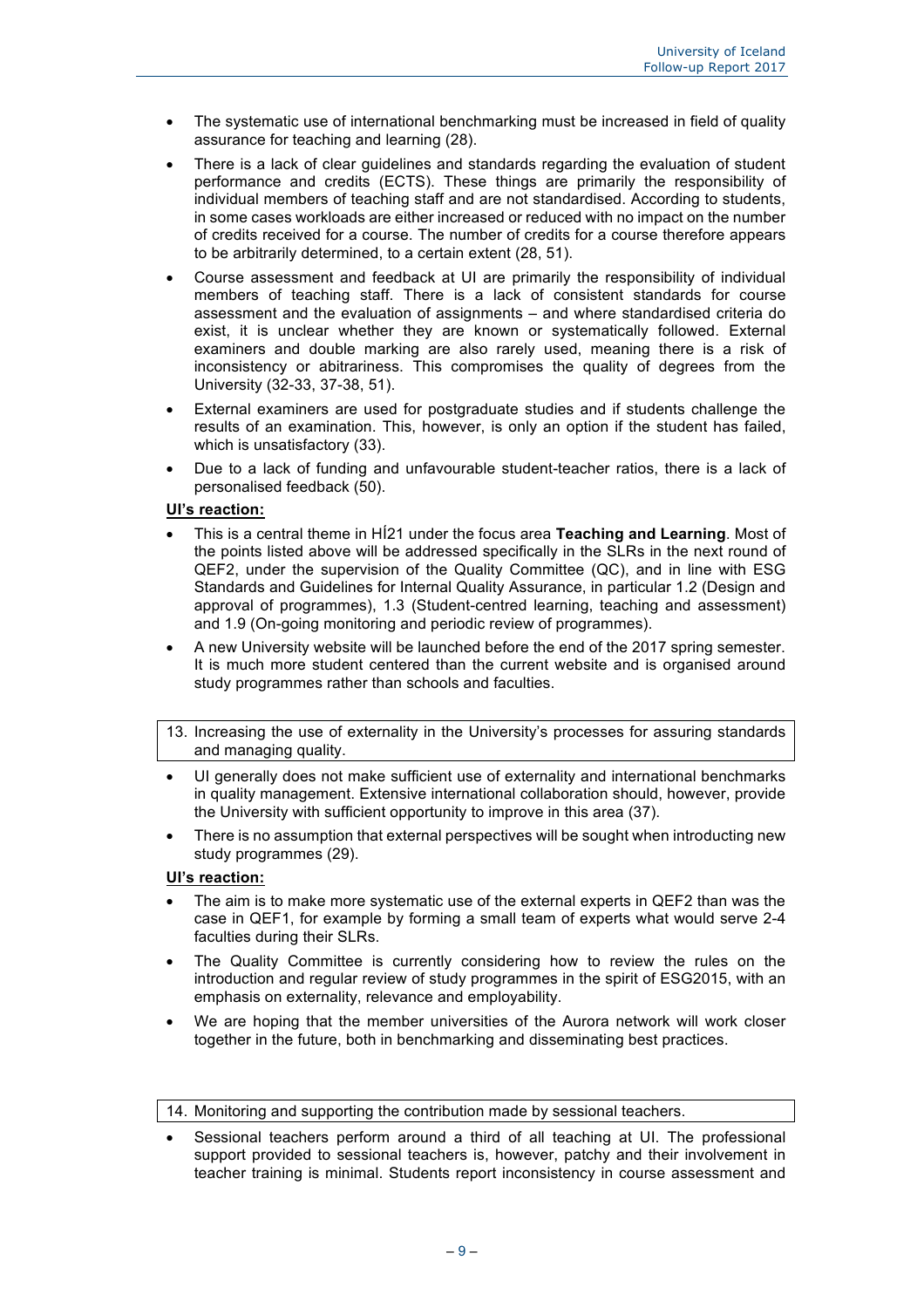the evaluation of workloads (36, 57).

• In courses taught by more than one sessional teacher, there is considerable variation in course assessment, evaluation of workloads and so forth (36, 38, 46, 51).

#### **UI's reaction:**

- In the focus area **Teaching and Learning** of HÍ21 one of the measures is as follows: *Support for sessional teachers increased and framework for sessional teaching strengthened* (TL-2-2).
- In 2016, the UC appointed a committee to review matters regarding sessional teachers which led to the clarification of all processes, e.g. supervision, monitoring etc. Salaries were increased and professional demands better defined.

15. Considering the possible merit of a more focused approach to the provision of doctoral education.

- The position of the Graduate School has still not been sufficiently established. Information on its role must be better disseminated and it must be made more visible.
- There is a lack of systematic training for supervisors of doctoral students (34-35). There is also a sense that supervisors are unaware of current criteria and requirements regarding the supervision of postgraduate students (62).
- There is no requirement for courses for doctoral students. Although a doctoral programme can be personalised, it is important to offer all doctoral students, either centrally or under the auspices of the relevant school, courses in research methodology, including qualitative and quantitative analysis and scientific ethics, in order to ensure that they are fully prepared to conduct independent research (60, 62).
- Doctoral students should be provided with systematic student counselling to encourage them to complete their studies on schedule (60).
- Only around half of all doctoral students at UI receive full maintenance grants, which has a direct impact on length of study (63-64).
- The community of doctoral students at UI must be strengthened in order to bolster their identity, create opportunities for interdisciplinary collaboration and promote the common interests of doctoral students and supervisors (69).
- Doctoral students have insufficient access to scholarly books, articles and online iournals (64).
- UI should consider whether there is cause for doctoral students to pick a specialisation, in light of units with few students which lack breadth and 'critical mass'. Situations in which there is only one possible supervisor threaten the security of students, e.g. if this member of staff is unable to take on the role for whatever reason.
- The Graduate School must better organise the admissions procedure for doctoral students, gather data on retention rates and length of study, and increase support and monitoring of supervisors (69).
- Increased emphasis on doctoral studies and a higher number of doctoral students means there is a risk of 'inbreeding', such that that the University hires staff from among its own students (69).

- One of the goals in HÍ21, under **Teaching and Learning**, is *to strengthen the framework for doctoral studies and increase support for students and supervisors* (TL-5).
- Since the publication of the IWR the Graduate School (GS) has conducted interviews with Ph.D. students that have been enrolled in the Ph.D. programmes for more than seven years. The interviews have provided insight into different issues affecting the progress of Ph.D. students at UI. Not surprisingly, funding is a major issue but there are other explanations for slow progress which will be summarised in a special report after the conclusion of these interview sessions.
- The GS has initiated work to improve the registration of Ph.D. students and a new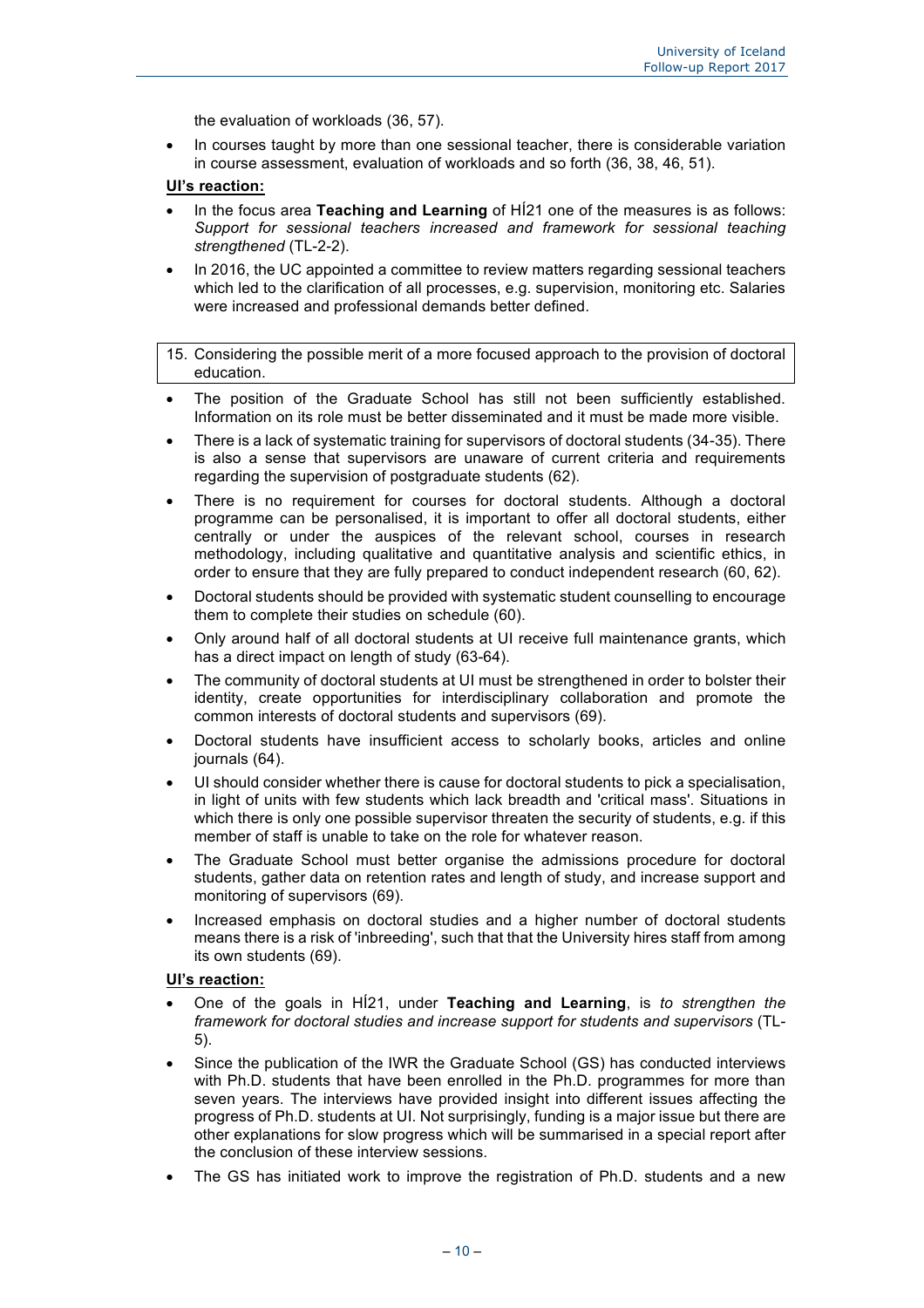application form is being designed as well as a system for Ph.D. students and supervisors for planning and monitoring of individual Ph.D. projects, which will become a part of Ugla. This will promote standardised processes for registration and progress monitoring throughout UI as a whole, not only benefiting individual students but also providing UI with more reliable statistics on the status of its Ph.D. programmes and building a platform for future reviews of the Ph.D. programmes at individual faculties.

- The GS arranged its first course for Ph.D. supervisors to be offered to supervisors at SOHS in May 2016 and participated in the promotion of a course given at the Faculty of History and Philosophy at SOH in research ethics for Ph.D. students.
- GS has also arranged a workshop on career development with SOHS and Vitae, UK. Based on the outcome of the meeting, career development services available at UI will be mapped and improved.
- An introductory course on library services will be offered in collaboration with the National and University Library in autumn 2017.
- Outreach efforts clarifying the role and function of the GS have been made in several ways such as workshops on the quality of Ph.D. studies, improvements made to the GS homepage, informal meetings with supervisors and regular meetings with faculty personnel.

16. Determining how best to provide guidance and monitor assessment when students take courses across disciplinary boundaries.

#### **UI's reaction:**

• A report on how interdisciplinary collaboration could be strengthened at UI was submitted to the UC in April 2016. Following this report, the submitted proposals were prioritised and a plan was formulated regarding their implementation. This is a longterm project that will be followed up.

#### OTHER SUGGESTIONS

#### **Faculty self-review reports**

- The faculties have done an excellent job with the SLRs and writing of the self-review reports. It is, however, clear that the work has fallen to a large extent to the faculty heads. They urgently require more support in their roles, not least in light of their short terms of employment.
- It is important to systematically process the reports, learn from them, follow up the plans of action and disseminate examples of good working practice (79).

#### **UI's reaction:**

• This will be given special consideration in implementing QEF2 at UI. Work is currently underway on the establishment of an informal consultation group for key quality assurance staff at UI schools. This group is intended to help with dissemination of information on quality assurance matters to the schools from the central administration, including the UC standing committees, and create a forum for the parties in question to share their experiences and learn from each other.

#### **Student complaints/appeals**

• The time allowed to respond to student complaints/appeals is two months, which is too long (43).

#### **UI's reaction:**

• The Complaints Committee for student issues operates in accordance with paragraph 3, Article 7 of the Regulation for the University of Iceland no. 569/2009. The committee's role is to address student complaints and appeals in accordance with Article 50 of the Regulation. Paragraph 2, Article 50 states regarding the role of the head of faculty (who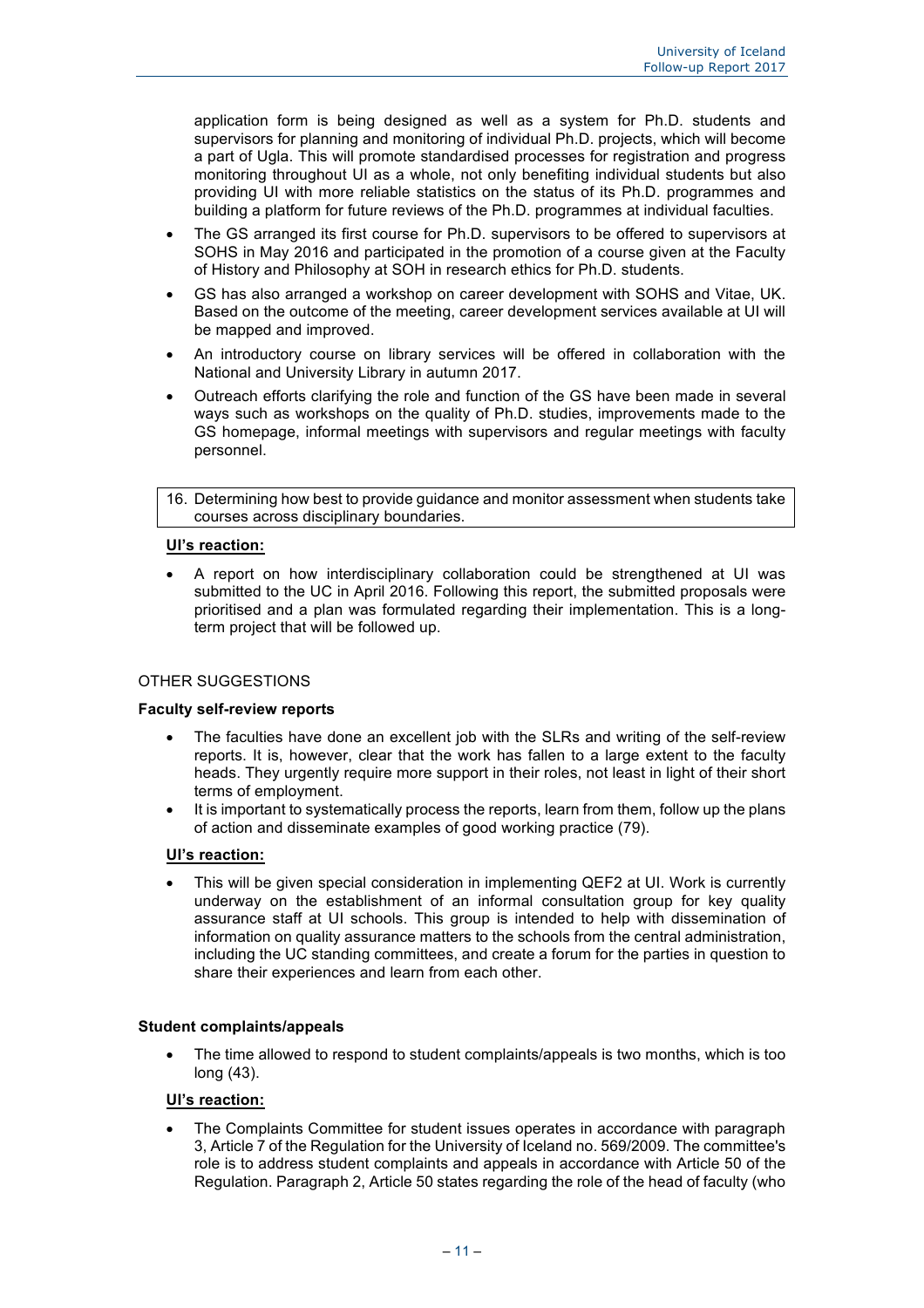is the first person to receive the matter) in handling alleged student offences that "the head of faculty shall address the issue as quickly as possible, generally ruling on it within two months of receiving notification at the latest. If the matter is extensive and expected to take longer to resolve, parties involved shall be notified and informed of when to expect a ruling." This is in accordance with Article 9 of the Administrative Procedures Act, which states that a decision should be made as quickly as possible.

### **Use of Ugla**

• Teaching staff use Ugla to varying degrees. This situation must be improved and teaching staff must be guaranteed training in the use of Ugla.

#### **UI's reaction:**

• Systematic guidelines for the use of Ugla are available on the UI website and demand among teaching staff for courses on the use of Ugla has dwindled so much that CTL discontinued them. One possible explanation is that so much knowledge on the use of Ugla in teaching has been accrued among teaching staff and faculties that the system for passing that knowledge on is now self-sufficient. Another possible explanation is that Moodle is now increasingly used as a Learning Management System - LMS - (whereas Ugla is more of a Student Information System - SIS) and CTL now emphasises Moodle for managing courses.

#### **Information in the course catalogue**

- Changes to course information in the course catalogue do not always reach students in a timely fashion and the catalogue is not always updated (54).
- The course catalogue does not include information on the number of courses not taught. Students do not find out whether a course is taught or not until they try and register for it (54).

- The regulations and rules of procedure on the course catalogue state that all changes to the course catalogue shall be reported in writing not later than the beginning of the semester. This also applies to any changes that may be made to the information on individual courses. Teaching staff and other staff involved in compiling the course catalogue are regularly reminded of the deadlines for updating individual components of the course catalogue and encouraged to ensure that information is always accurate. Regarding the registration of course information, the registration system in Ugla has been reformed in order to ensure that the latest version of a course is always updated and consistent, as appropriate, if any changes are made to an older version.
- At UI faculties and departments, there are a considerable number of courses that are taught every other year or less frequently, for various reasons. Faculties and departments have the right, however, to publish such courses in the course catalogue, marked in an appropriate manner, in order to show that they are part of the regular selection of courses. Courses that are not taught in a particular academic year or semester are marked in the course catalogue with a special symbol and/or text that clearly states they are not taught. With few exceptions, this information is all in order. Efforts have been made to make the symbols more visible for users of the course catalogue.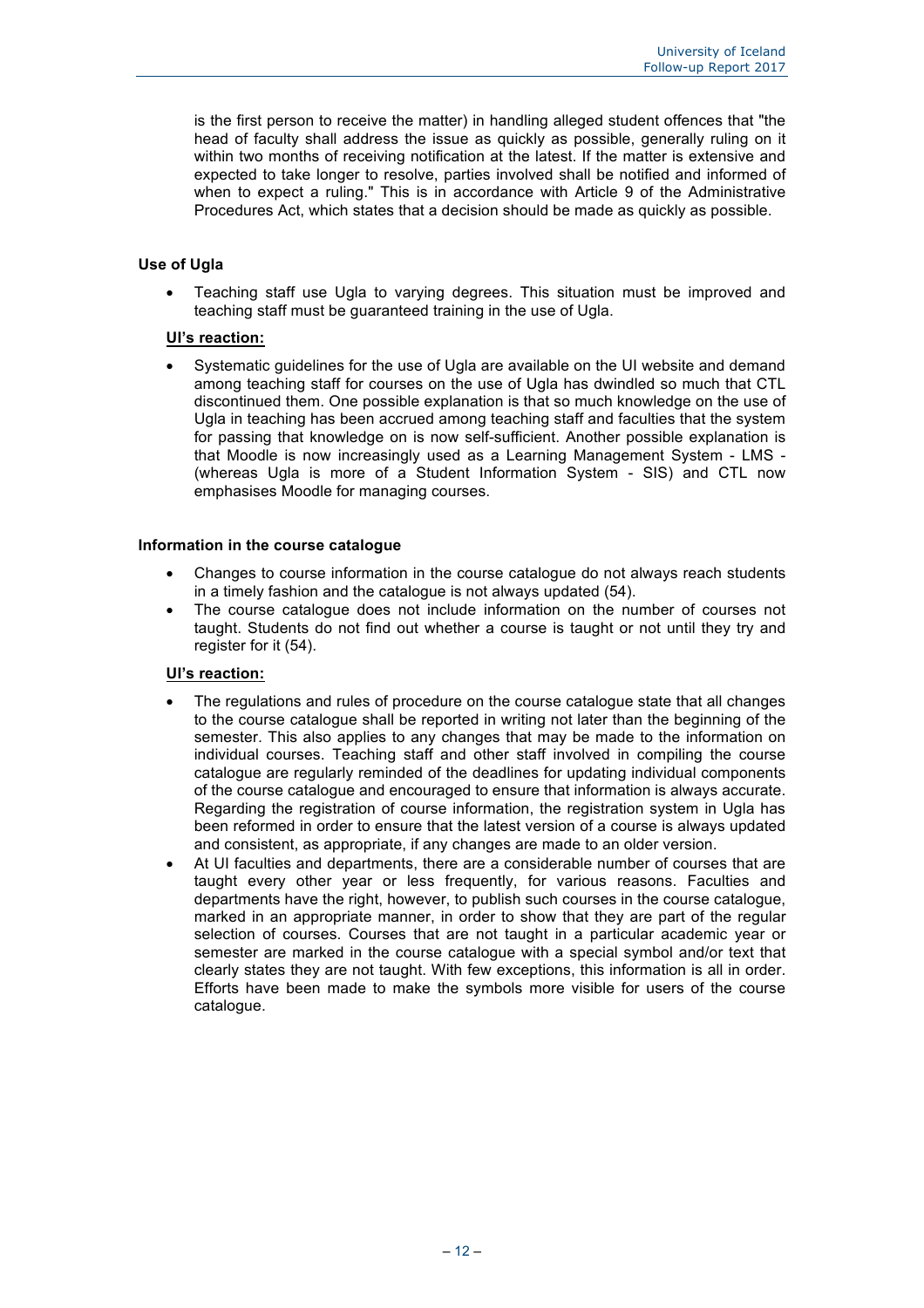# **3. List of measures in the RA and their present status**

Here we link measures listed in the RA to measures defined in the Strategy of the University of Iceland 2016-2021, HÍ21, and indicate otherwise the status of the RA measures with colours; green=completed, yellow=in progress, red=not started.

A follow-up meeting was organised on 17 May 2017 to map the progress of the measures defined in HÍ21.

| <b>Section</b> | Measure                                                                                                                                                                                                                                                                                                                                                      |
|----------------|--------------------------------------------------------------------------------------------------------------------------------------------------------------------------------------------------------------------------------------------------------------------------------------------------------------------------------------------------------------|
| 1.2.9.6        | Over the next 2 years the pros and cons of the new organisational structure of the<br>University established in 2008 will be evaluated.                                                                                                                                                                                                                      |
|                | See HÍ21, HR-5-1.                                                                                                                                                                                                                                                                                                                                            |
| 1.4.1.3        | Enforce rules on the maximum length of study.                                                                                                                                                                                                                                                                                                                |
|                | See HÍ21, TL-1-4.                                                                                                                                                                                                                                                                                                                                            |
| 1.4.1.3        | Introduce a systematic change in the structure of programmes, allowing for formal part-<br>time study (not currently possible), i.e., making a clear distinction between full-time and<br>part-time students.                                                                                                                                                |
|                | See HÍ21, TL-1-1.                                                                                                                                                                                                                                                                                                                                            |
| 1.6.6          | Prepare a policy on UI's international collaboration strategy which will address issues<br>like a mentor programme for incoming academic staff similar to the existing mentor<br>programme for overseas students.                                                                                                                                            |
|                | A new international policy is under preparation. In 2016 a new language policy was<br>approved by the UC.                                                                                                                                                                                                                                                    |
| 1.6.6          | Increase the proportion of UI students participating in international student exchange<br>programmes and other international programmes.                                                                                                                                                                                                                     |
|                | See H <sub>121</sub> , TL-6-1, 2.                                                                                                                                                                                                                                                                                                                            |
| 1.6.6          | Evaluate and prioritise existing cooperation agreements between UI and its<br>international partners.                                                                                                                                                                                                                                                        |
|                | See HÍ21, R-4-1.                                                                                                                                                                                                                                                                                                                                             |
| 2.2            | Analyse the external final report on the merger of UI and IUE and the state of teacher<br>education, and prepare actions based on recommendations in the report.                                                                                                                                                                                             |
|                | See H121, HR-5-1. Based on the analysis of the report the UC has agreed on<br>fundamental changes in the organisation of SOE. Number of faculties will change from<br>three to four and and teaching within the school will be reorganised accordingly. These<br>changes will take an effect during the school year 2018-19.                                 |
| 2.9            | UI will initiate, in collaboration with the National Student Union and the QC, a training<br>programme for students participating in quality reviews before the launch of the second<br>cycle of QEF in 2016.                                                                                                                                                |
|                | This has already been initiated. The Bologna Promoter Group, located at Rannís, has<br>received a European grant to prepare a training programme for students participating<br>in quality reviews in collaboration with the QC and the National Union for Icelandic<br>Students (LIS).                                                                       |
| 2.13           | The UC Quality Committee will analyse the self-review reports of faculties and<br>interdisciplinary programmes in order to identify examples of best practice.                                                                                                                                                                                               |
|                | One of the guiding principles for the second cycle of QEF is to make use of the<br>experiences obtained in the first cycle of the SLRs for the next round as much as<br>possible. A number of actions have already been taken, such as a survey carried out<br>among faculty heads on their views on the execution of QEF1 in their respective<br>faculties. |
| 2.13           | CTL will make information on best practice accessible and disseminate this to students<br>and faculties through Ugla and other media.                                                                                                                                                                                                                        |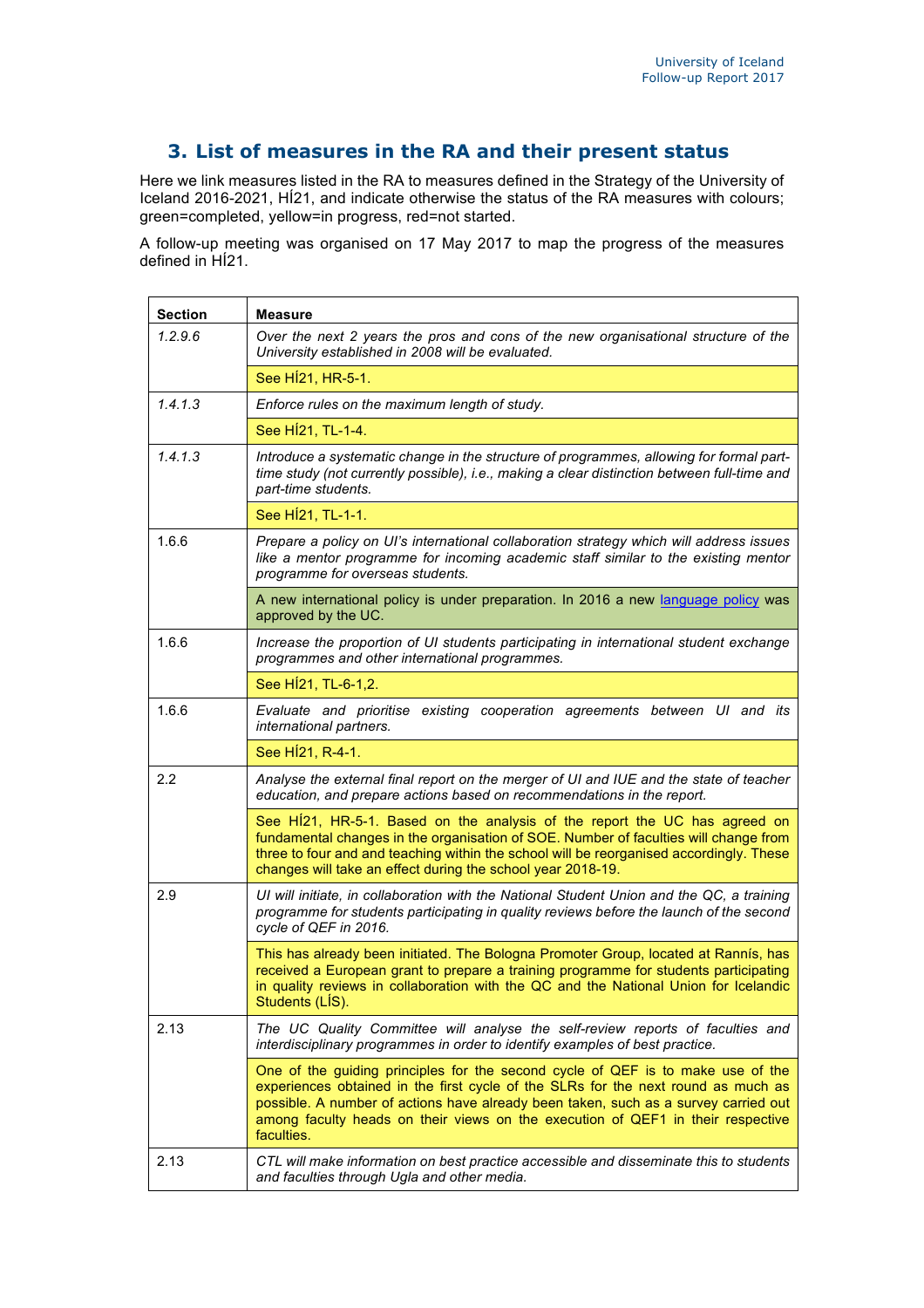|        | The main forums for dissemination of best practice from CTL are:                                                                                                                                                                                                                                                                                             |
|--------|--------------------------------------------------------------------------------------------------------------------------------------------------------------------------------------------------------------------------------------------------------------------------------------------------------------------------------------------------------------|
|        | - Annual publication of the CTL journal where teachers, students and other staff share<br>their practices                                                                                                                                                                                                                                                    |
|        | (https://kennslumidstod.hi.is/wp-content/uploads/2016/12/Timarit2016.pdf)                                                                                                                                                                                                                                                                                    |
|        | - In their workshops and seminars                                                                                                                                                                                                                                                                                                                            |
|        | - On their website (https://kennslumidstod.hi.is/en/)                                                                                                                                                                                                                                                                                                        |
|        | - The project "Friends of CTL" identifies teaching staff who are exemplary and are not<br>only willing to share best practices but are also available for consultation.                                                                                                                                                                                      |
| 2.15.3 | Continue to strengthen UI's QA system and the promotion of quality culture within the<br>University, including the roles of school governing boards, school assemblies, faculty<br>meetings and departmental board meetings in the field of quality management to ensure<br>that QA matters in teaching and studies are addressed regularly in these forums. |
|        | This is one of five primary focus areas in H121 and is reflected throughout the strategy.                                                                                                                                                                                                                                                                    |
| 2.15.3 | Regular informative meetings between the UI director of quality management and the<br>SC on QA at UI.                                                                                                                                                                                                                                                        |
|        | We are currently preparing the establishment of a coordination group consisting of 2-3<br>representatives from each of the five schools, under the leadership of the Director of<br>Quality Management, in order to facilitate the exchange of information and sharing of<br>experiences with the SLRs.                                                      |
| 2.15.4 | Strengthen the QA role of faculty heads and their support.                                                                                                                                                                                                                                                                                                   |
|        | See H121, HR-5-2. This will be dealt with in the preparatory phase of QEF2 during 2017.                                                                                                                                                                                                                                                                      |
| 2.15.5 | Establish formal QA committees for each school.                                                                                                                                                                                                                                                                                                              |
|        | A formal QA Committee has already been established at SENS but in the first instance<br>this will be developed through the initiative described under 2.15.3.                                                                                                                                                                                                |
| 2.15.5 | Revise responsibilities and division of duties between the UC Quality Committee and<br>the UC Academic Affairs Committee.                                                                                                                                                                                                                                    |
|        | See HÍ21, HR-5-1.                                                                                                                                                                                                                                                                                                                                            |
| 2.15.6 | Develop a comprehensive information system connecting existing information from the<br>various areas of the University, and organise the management of the gathering, storage,<br>analysis and dissemination of data.                                                                                                                                        |
|        | See H <sub>1</sub> 21, HR-5-3.                                                                                                                                                                                                                                                                                                                               |
| 2.15.7 | Formalise the academic involvement of the CTL by making its supportive role in<br>connection with subject-level reviews a requirement.                                                                                                                                                                                                                       |
|        | This is already being dealt with in the preparatory phase of QEF2 during 2017. The idea<br>is to provide a centralised service to all academic units.                                                                                                                                                                                                        |
| 2.15.7 | Strengthen the Teaching Development Fund in order to support plans of action and<br>reform projects chosen by faculties.                                                                                                                                                                                                                                     |
|        | See HI21, TL-1-3. Completed. The decision has already been taken to enlarge the fund<br>by ISK 15 M per year from 2017.                                                                                                                                                                                                                                      |
| 3.1.6  | Continue to develop QA procedures and guidelines in Ugla, including identification of<br>key quality documents of UI.                                                                                                                                                                                                                                        |
|        | This is work in progress. Already a number of procedures and guidelines have been<br>systematically published in Ugla and a number of documents have been translated to<br>English.                                                                                                                                                                          |
| 3.1.6  | Produce a short easy-to-use manual on the UI QA system.                                                                                                                                                                                                                                                                                                      |
|        | An ESG 2015 based electronic quality handbook is under preparation and a new<br>version of a manual for the SLRs will be ready in spring 2017.                                                                                                                                                                                                               |
| 3.2.2  | Strengthen systematic and coordinated curriculum review procedures and channels, at<br>the level of schools, faculties and departments. Such systematic review will encourage<br>uniform practices and facilitate the objective of continuously enhancing the quality of<br>current programmes and courses.                                                  |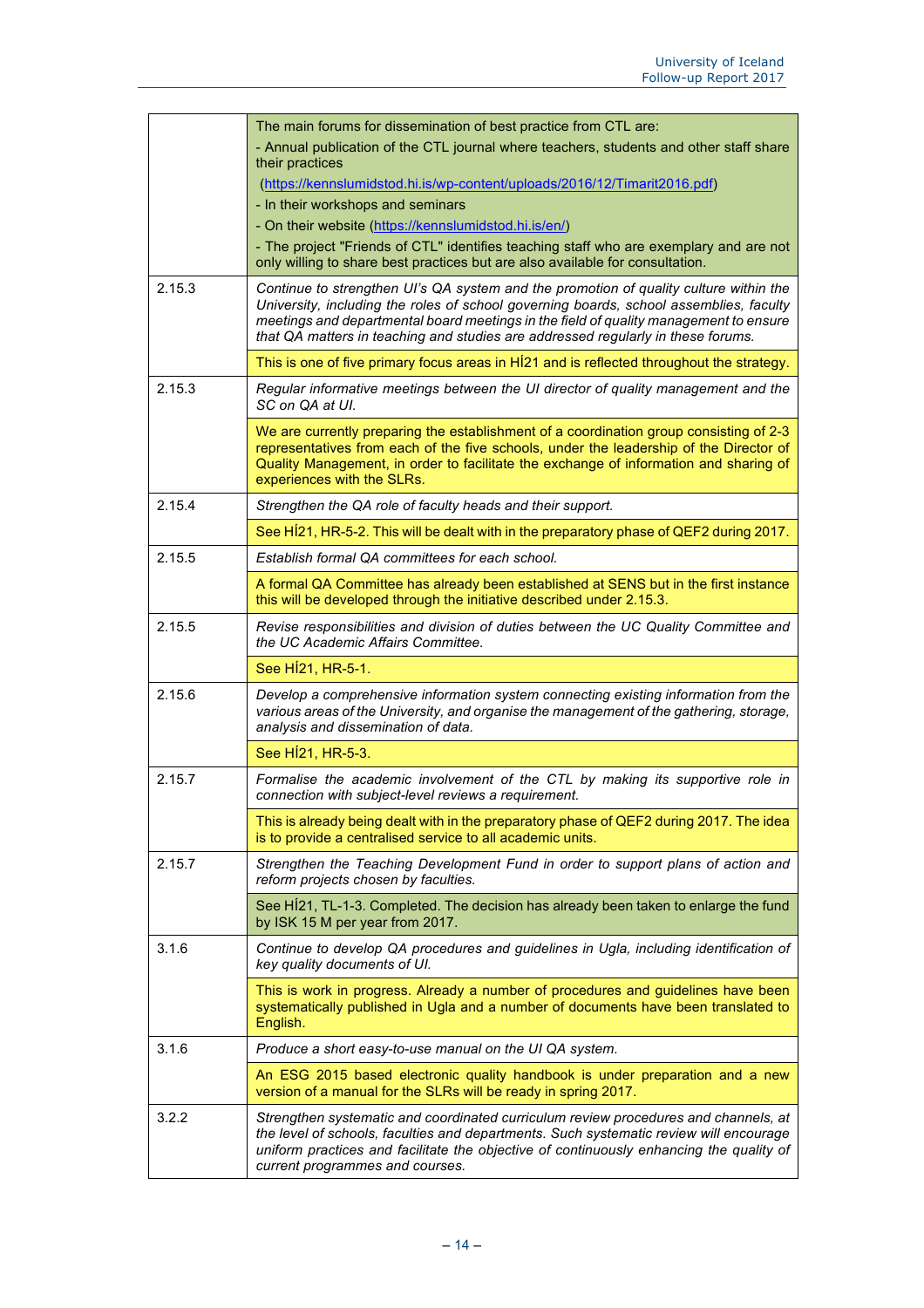|         | See HI21, TL-1. It will be addressed specifically in the next round of QEF2, under the<br>supervision of the Quality Committee, and in line with ESG Standards and Guidelines<br>for Internal Quality Assurance, in particular 1.2 (Design and approval of programmes)<br>and 1.9 (On-going monitoring and periodic review of programmes). |
|---------|--------------------------------------------------------------------------------------------------------------------------------------------------------------------------------------------------------------------------------------------------------------------------------------------------------------------------------------------|
| 3.2.2   | Introduce clear quality assurance guidelines for the design and development of courses.                                                                                                                                                                                                                                                    |
|         | See HÍ21, TL-1. It will be addressed specifically in the next round of QEF2, under the<br>supervision of the Quality Committee, and in line with ESG Standards and Guidelines<br>for Internal Quality Assurance, in particular 1.2 (Design and approval of programmes)<br>and 1.9 (On-going monitoring and periodic review of programmes). |
| 3.2.2   | Publish curriculum review procedures on faculty websites.                                                                                                                                                                                                                                                                                  |
|         | This is being initiated in connection with QEF2 where procedures around ongoing<br>reviews of programmes will be strengthened.                                                                                                                                                                                                             |
| 3.2.5   | Availability of courses at the Master's level needs to be improved, e.g., by developing<br>additional courses, increased cooperation, both within the University and with foreign<br>universities through formal agreements on planned Master's programmes, and student<br>exchange schemes like Erasmus.                                  |
|         | See HÍ21, TL-4.                                                                                                                                                                                                                                                                                                                            |
| 3.2.7.3 | Formalise procedures that ensure that student representatives have access to course<br>evaluation results in accordance with laws and regulations.                                                                                                                                                                                         |
|         | See HÍ21, TL-3-1.                                                                                                                                                                                                                                                                                                                          |
| 3.2.7.5 | Examine further reasons for students' relatively high rate of dissatisfaction with the<br>effectiveness of communicating changes to programmes and teaching.                                                                                                                                                                               |
|         | See comments to 3.2.2 above.                                                                                                                                                                                                                                                                                                               |
| 3.2.7.5 | Strengthen follow-up measures for course evaluations in accordance with best practice<br>within UI.                                                                                                                                                                                                                                        |
|         | See HÍ21, TL-3-1.                                                                                                                                                                                                                                                                                                                          |
| 3.2.8   | Continue the development and promotion of the mid-semester evaluation.                                                                                                                                                                                                                                                                     |
|         | See HÍ21, TL-3-1.                                                                                                                                                                                                                                                                                                                          |
| 3.2.9   | Develop formal procedures for evaluating the quality of courses at postgraduate level.                                                                                                                                                                                                                                                     |
|         | See HI21, TL-4-1 and TL-5-2.                                                                                                                                                                                                                                                                                                               |
| 3.2.12  | Reconsider the set goals and evaluate the current and potential use of the teaching<br>portfolio, e.g., regarding academic promotion.                                                                                                                                                                                                      |
|         | See HÍ21, TL-1-1.                                                                                                                                                                                                                                                                                                                          |
| 3.2.12  | Introduce tools for evaluating quality and rewarding teaching staff for teaching<br>performance.                                                                                                                                                                                                                                           |
|         | See HÍ21, TL-3-2.                                                                                                                                                                                                                                                                                                                          |
| 3.2.12  | Increase the allocations for the Teaching Development Fund in order to support faculty<br>action plans resulting from subject-level reviews.                                                                                                                                                                                               |
|         | See HÍ21, TL-1-3. Completed.                                                                                                                                                                                                                                                                                                               |
| 3.3     | Reinforce teaching staff's and students' knowledge and awareness of the importance<br>and use of LOs, not least in relation to course assessment. Organise specific student-<br>orientated seminars at school and faculty level, under supervision of CTL.                                                                                 |
|         | See HÍ21, TL-1-1,2.                                                                                                                                                                                                                                                                                                                        |
| 3.5.3   | CTL will prepare standardised procedures and guidelines on feedback. Special<br>consideration will be given to the fact that feedback in courses attracting large numbers<br>of students constitutes the main challenge here and is therefore of special importance.                                                                       |
|         | See HI21, TL-1-1 and TL-3-1.                                                                                                                                                                                                                                                                                                               |
| 3.6.1.1 | Evaluate the UI admission requirements rules with regard to set admission guidelines.                                                                                                                                                                                                                                                      |
|         | See H <sub>1</sub> 21, TL-2-2.                                                                                                                                                                                                                                                                                                             |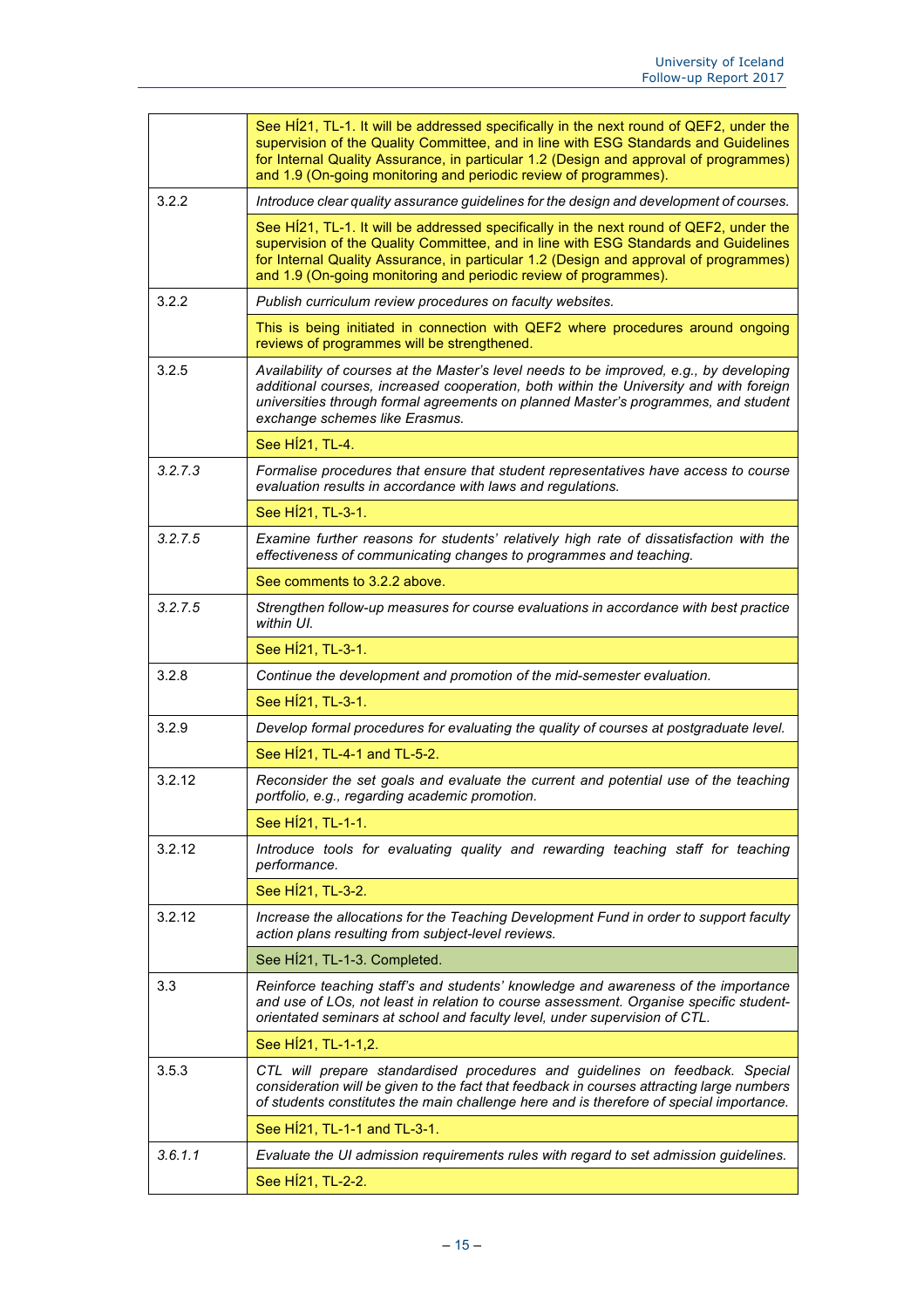| 3.6.1.3 | Evaluate the usage and outcome of the LAT with a special focus on the correlation<br>between students' performance in the LAT and in their study at UI.                                                                                                                                                                                                                                                                                                                                                              |
|---------|----------------------------------------------------------------------------------------------------------------------------------------------------------------------------------------------------------------------------------------------------------------------------------------------------------------------------------------------------------------------------------------------------------------------------------------------------------------------------------------------------------------------|
|         | See H <sub>1</sub> 21, TL-2-2.                                                                                                                                                                                                                                                                                                                                                                                                                                                                                       |
| 3.9     | The University will review its language policy in consideration of the University's<br>international academic role on the one hand, and its role in communicating academic<br>knowledge to society on the other.                                                                                                                                                                                                                                                                                                     |
|         | See H <sub>1</sub> 21, HR-4-4 and AP-2.                                                                                                                                                                                                                                                                                                                                                                                                                                                                              |
| 4.1.1   | The UI website needs to be under constant development, e.g. the site needs to be<br>simplified and more accessible for smartphones, tablets and other new electronic<br>devices and access to information should be ensured via an effective search<br>mechanism.                                                                                                                                                                                                                                                    |
|         | See HÍ21, HR-5-4.                                                                                                                                                                                                                                                                                                                                                                                                                                                                                                    |
| 4.2.2   | Improve tracking of students' progression from the beginning of their studies.                                                                                                                                                                                                                                                                                                                                                                                                                                       |
|         | See HÍ21, TL-1-4.                                                                                                                                                                                                                                                                                                                                                                                                                                                                                                    |
| 4.3.4   | Further develop student satisfaction surveys and use of data, e.g by linking information<br>on subjective opinion with objective data (on students' length of study, drop-out rates,<br>graduation rates, grades, academic records, etc.) and by using the data in connection<br>with setting targets and measuring progress.                                                                                                                                                                                        |
|         | See HI 21, TL-1-4, TL-3-1, HR-5-3. (?)                                                                                                                                                                                                                                                                                                                                                                                                                                                                               |
| 4.3.4   | Ensure that data from student satisfaction surveys will be addressed in a formal manner,<br>in consultation with students, both centrally and at the school and faculty level so that it<br>can be still better used in the interests of systematically guaranteeing and enhancing<br>quality and strengthening quality culture. Implement a formal process for continuously<br>presenting and discussing the results amongst students and staff and integrating this<br>fully into the quality enhancement process. |
|         | See Hi21, TL-1-4, TL-3-1, HR-5-3. (?)                                                                                                                                                                                                                                                                                                                                                                                                                                                                                |
| 4.3.4   | Students that leave without completing their studies or drop out early on in the academic<br>process are an important group that could shed light on aspects of student support that<br>need improving. It should be considered whether this group should be added to the<br>annual survey.                                                                                                                                                                                                                          |
|         | See HÍ21, TL-1-4, TL-3-1, HR-5-3. (?)                                                                                                                                                                                                                                                                                                                                                                                                                                                                                |
| 4.3.4   | The main purpose of the student satisfaction surveys at UI has been to improve the<br>student learning experience. However, such data is often also used to help prospective<br>students and their families to make study choices. It needs to be discussed whether the<br>data should be made publicly available for such purposes.                                                                                                                                                                                 |
|         | The presentation of results is now far more accessible and plans to publish them for all<br>students and teaching staff in Ugla are underway.                                                                                                                                                                                                                                                                                                                                                                        |
| 4.5     | Enhance ways for students to carry out research projects as part of their studies in<br>collaboration with industry, domestic institutions and other partners.                                                                                                                                                                                                                                                                                                                                                       |
|         | See H21, R-5-1 (?), AP-1-1, AP-2-2                                                                                                                                                                                                                                                                                                                                                                                                                                                                                   |
| 4.6     | Measure employer satisfaction with UI graduates for individual faculties.                                                                                                                                                                                                                                                                                                                                                                                                                                            |
|         | See HÍ21, AP-1-5 (?)                                                                                                                                                                                                                                                                                                                                                                                                                                                                                                 |
| 4.7.1   | Increase the availability of study rooms and research facilities for students.                                                                                                                                                                                                                                                                                                                                                                                                                                       |
|         | See H <sub>1</sub> 21, R-1-1 (?)                                                                                                                                                                                                                                                                                                                                                                                                                                                                                     |
| 4.7.1   | Adapt existing classrooms to changing needs and future development in teaching and<br>learning.                                                                                                                                                                                                                                                                                                                                                                                                                      |
|         | Those responsible for buildings and accommodation at the University are highly aware<br>of the fact that design should always take teaching methods into account. A large<br>number of University buildings are old and in these cases, efforts are made to update<br>them as far as possible, but lack of funding at the University limits possibilities.                                                                                                                                                           |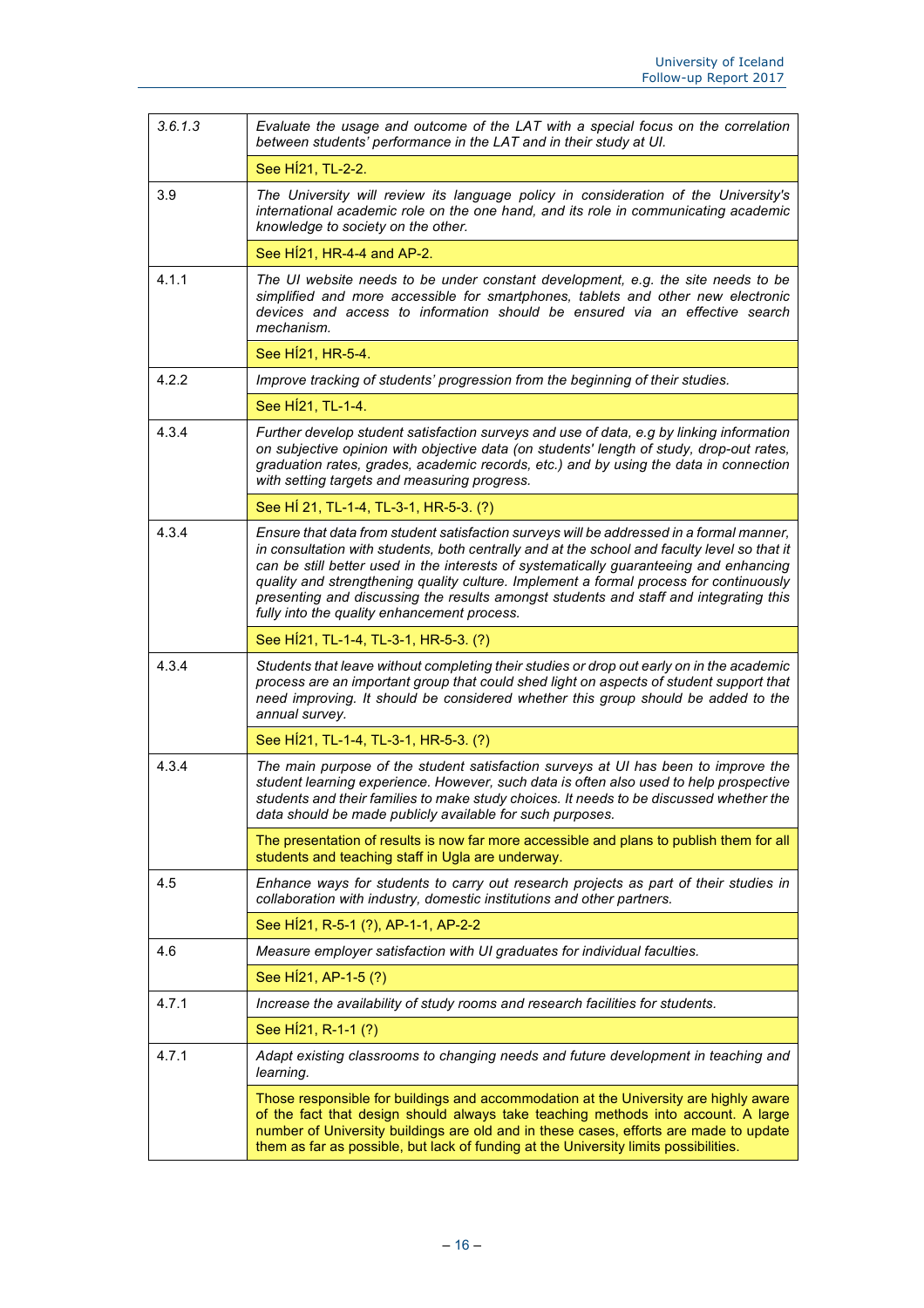| 4.7.3   | Standardise education on working hazards and health and safety in research<br>laboratories within UI.                                                                                                                                                                                                                                                                                                                                                                                        |
|---------|----------------------------------------------------------------------------------------------------------------------------------------------------------------------------------------------------------------------------------------------------------------------------------------------------------------------------------------------------------------------------------------------------------------------------------------------------------------------------------------------|
|         | Standardised education has not been introduced in all faculties. Some faculties have<br>finalised this education, but health and safety courses have yet to be introduced in many<br>faculties.                                                                                                                                                                                                                                                                                              |
| 4.7.3   | Define the responsibilities of those who conduct clinical training.                                                                                                                                                                                                                                                                                                                                                                                                                          |
|         | Not completed.                                                                                                                                                                                                                                                                                                                                                                                                                                                                               |
| 4.8.2   | Find ways to extend opening hours of the National and University Library, especially<br>during examination periods.                                                                                                                                                                                                                                                                                                                                                                          |
|         | Opening hours have remained unchanged for several years and extended during<br>examination periods. It has not been considered necessary to make changes due to the<br>expense it would incur, in particular since students have not made any complaints about<br>the current opening hours.                                                                                                                                                                                                 |
| 4.8.2   | Examine reasons behind low levels of satisfaction among Ph.D. students with library<br>resources and access to online journals and databases.                                                                                                                                                                                                                                                                                                                                                |
|         | The Graduate School, together with the National and University Library of Iceland, is<br>planning an introductory course on library services for postgraduate students. The focus<br>will be on literature search, different databases, reference software, plagiarism check<br>software and the services of the two writing centres available for postgraduate students.<br>The course will be held annually for new postgraduate students.                                                 |
| 4.8.5   | Develop and simplify customer service at the Student Service Desk with further<br>automation.                                                                                                                                                                                                                                                                                                                                                                                                |
|         | The key task here is to find ways for students to receive automatic confirmation of their<br>studies themselves through Ugla. A conclusion has not yet been reached, but work is<br>currently underway on this urgent matter.                                                                                                                                                                                                                                                                |
| 4.8.7.1 | Monitor international development in web based education as it could be important for<br>the variety of courses on offer at UI.                                                                                                                                                                                                                                                                                                                                                              |
|         | See TL-1-1.                                                                                                                                                                                                                                                                                                                                                                                                                                                                                  |
| 4.8.7.1 | Provide further incentives and support for teachers who experiment with teaching<br>methods.                                                                                                                                                                                                                                                                                                                                                                                                 |
|         | See TL-3-2.                                                                                                                                                                                                                                                                                                                                                                                                                                                                                  |
| 4.10    | Shorten the response time of UI authorities to student complaints.                                                                                                                                                                                                                                                                                                                                                                                                                           |
|         | Handling of appeals is covered in University rules, which state that "the head of faculty<br>shall address the issue as quickly as possible, generally ruling on it within two months  <br>of receiving notification at the latest. If the matter is extensive and expected to take<br>longer to resolve, parties involved shall be notified and informed of when to expect a<br>ruling." The spirit of the rules is that appeals and complaints shall be handled as quickly<br>as possible. |
| 5       | Increase contributions to the UI Centennial Fund such that the total contribution for<br>each student at UI reaches the OECD average by 2016 and the average for the<br>Nordic countries by 2020.                                                                                                                                                                                                                                                                                            |
|         | UI has continued the struggle in this area. The Science and Technology Policy<br>Council adopted this goal and made it a general goal for Icelandic higher education.<br>This is in the hands of the government and has not yet been achieved. We hope that<br>the new government will clearly address this matter.                                                                                                                                                                          |
| 5       | Put increased effort into obtaining grants from research funds outside of Iceland,<br>e.g., in cooperation with foreign consulting companies and the University's foremost<br>collaborators in other Nordic universities.                                                                                                                                                                                                                                                                    |
|         | See Hi21, R-4-1, R-6-1.                                                                                                                                                                                                                                                                                                                                                                                                                                                                      |
| 5       | Review the Evaluation System for Public HEIs. The Evaluation System for Public HEIs<br>has more or less been unchanged since 2009 and the system has a great impact on<br>salaries and general research environment for academic staff.                                                                                                                                                                                                                                                      |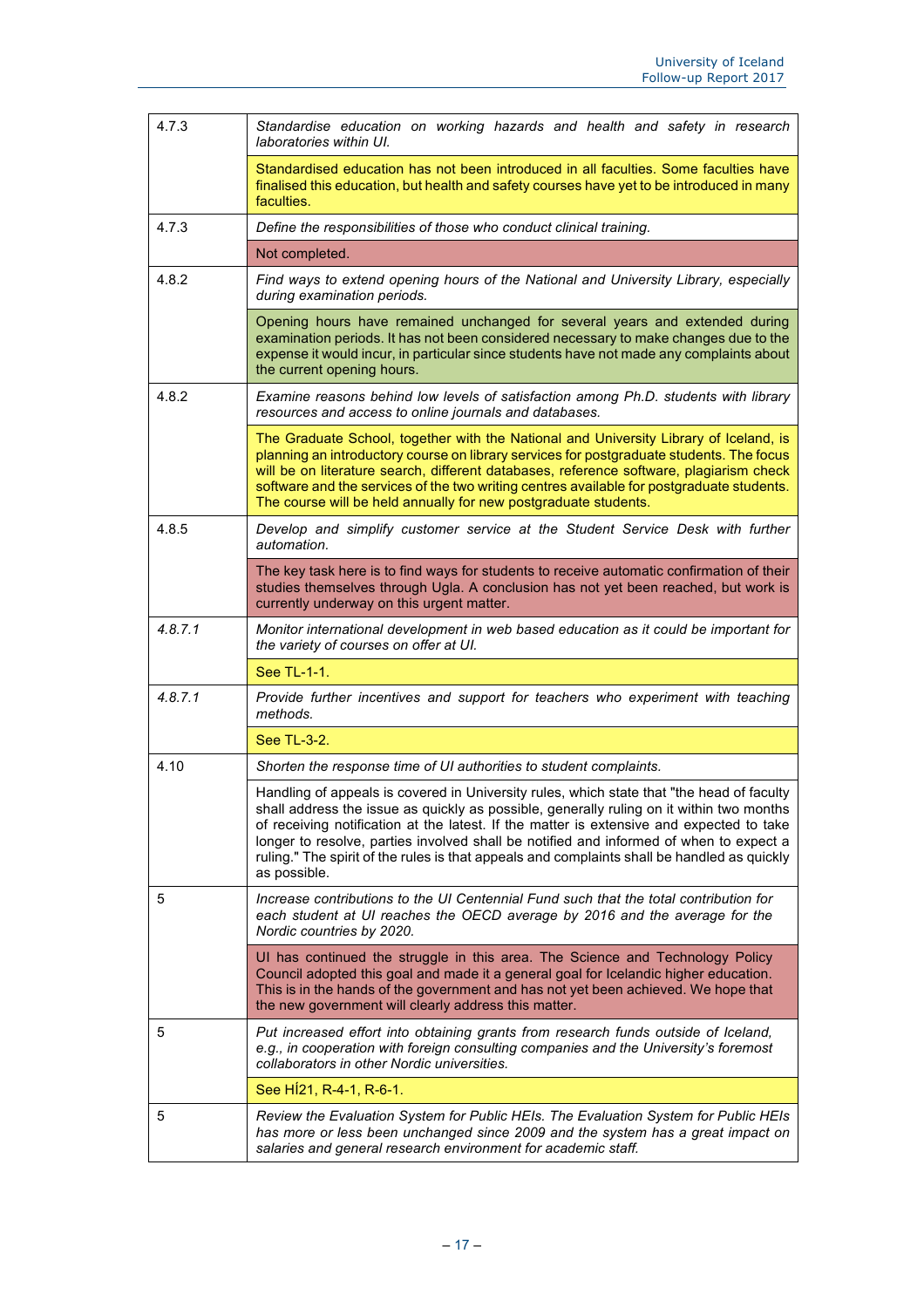|   | See H121, R-2-1. A review of the system was initiated in autumn 2015. An internal<br>review, containing an impartial description of the system, an analysis of its application<br>within the universities, and a separate self-review from the users of the system, was<br>completed in December 2016. An external review will be carried out in the first half of<br>2017 where one of the aims is to explore whether the system can be improved and/or<br>extended to better cover teaching and learning. The aim is to have a revised system in<br>place, following the review, taking effect from 2018. |
|---|-------------------------------------------------------------------------------------------------------------------------------------------------------------------------------------------------------------------------------------------------------------------------------------------------------------------------------------------------------------------------------------------------------------------------------------------------------------------------------------------------------------------------------------------------------------------------------------------------------------|
| 5 | Develop further formal study programmes based on interdisciplinary collaboration<br>between different faculties and schools.                                                                                                                                                                                                                                                                                                                                                                                                                                                                                |
|   | See H121, R-5-1. A working group on interdisciplinary collaboration submitted a report<br>to the University Council in the spring of 2016. Following this report, a plan of action<br>was submitted, on which work is currently underway.                                                                                                                                                                                                                                                                                                                                                                   |
| 5 | Strengthen current interdisciplinary platforms and encourage development of new<br>platforms.                                                                                                                                                                                                                                                                                                                                                                                                                                                                                                               |
|   | The two existing interdisciplinary study programmes are successful, but various other<br>possibilities are being considered with regard to interdisciplinary studies.                                                                                                                                                                                                                                                                                                                                                                                                                                       |
| 5 | Increase the number of grants for doctoral students and improve facilities for them within<br>the University.                                                                                                                                                                                                                                                                                                                                                                                                                                                                                               |
|   | See HÍ21, TL-5.                                                                                                                                                                                                                                                                                                                                                                                                                                                                                                                                                                                             |
| 5 | Ensure continuing new recruitment, in which emphasis is placed on hiring on the one<br>hand dynamic young academics and on the other hand experienced researchers who<br>have already proven themselves at the international level.                                                                                                                                                                                                                                                                                                                                                                         |
|   | Systematic use has been made of the Centennial Fund in this area. The University's<br>financial situation severely limits possibilities.                                                                                                                                                                                                                                                                                                                                                                                                                                                                    |
| 5 | Increase support for new recruits to establish and develop their research careers.                                                                                                                                                                                                                                                                                                                                                                                                                                                                                                                          |
|   | See H <sub>1</sub> 21, R-3-1.                                                                                                                                                                                                                                                                                                                                                                                                                                                                                                                                                                               |
| 5 | Strengthen the infrastructure for research support, i.e. access to databases, lab facilities<br>and supporting staff.                                                                                                                                                                                                                                                                                                                                                                                                                                                                                       |
|   | See HÍ21, R-1-1, 2, 3.                                                                                                                                                                                                                                                                                                                                                                                                                                                                                                                                                                                      |
| 5 | Increase efforts in the support of innovation in the interests of the Icelandic economy,<br>e.g., through special support for entrepreneurs planning to stablish a business in<br>connection with the practical application of their research.                                                                                                                                                                                                                                                                                                                                                              |
|   | See HÍ21, AP-1-2.                                                                                                                                                                                                                                                                                                                                                                                                                                                                                                                                                                                           |
| 5 | Facilities for spin-off companies on the University campus must be considered; it is<br>important that they are visible and that students at the University actively participate in<br>their development process.                                                                                                                                                                                                                                                                                                                                                                                           |
|   | See HÍ21, AP-1-2.                                                                                                                                                                                                                                                                                                                                                                                                                                                                                                                                                                                           |
| 7 | Introduce written contracts between the GS and each student.                                                                                                                                                                                                                                                                                                                                                                                                                                                                                                                                                |
|   | See HI21, TL-5-3. This is already in place in some faculties and is intended to become<br>a part of a new registration system for postgraduate students that is currently under<br>development.                                                                                                                                                                                                                                                                                                                                                                                                             |
| 7 | Analyse the ways in which faculties and schools follow up student progression in<br>doctoral studies.                                                                                                                                                                                                                                                                                                                                                                                                                                                                                                       |
|   | See HÍ21, TL-5-3.                                                                                                                                                                                                                                                                                                                                                                                                                                                                                                                                                                                           |
| 7 | Analyse areas of particular strength and suggest establishment of thematic Ph.D.<br>programmes.                                                                                                                                                                                                                                                                                                                                                                                                                                                                                                             |
|   | See HÍ21, TL-5-2. Not started.                                                                                                                                                                                                                                                                                                                                                                                                                                                                                                                                                                              |
| 7 | Analyse length of study for Ph.D. students and suggest methods for improvement.                                                                                                                                                                                                                                                                                                                                                                                                                                                                                                                             |
|   | See H121, TL-5-3. Annual reports will be handled through the new registration system.                                                                                                                                                                                                                                                                                                                                                                                                                                                                                                                       |